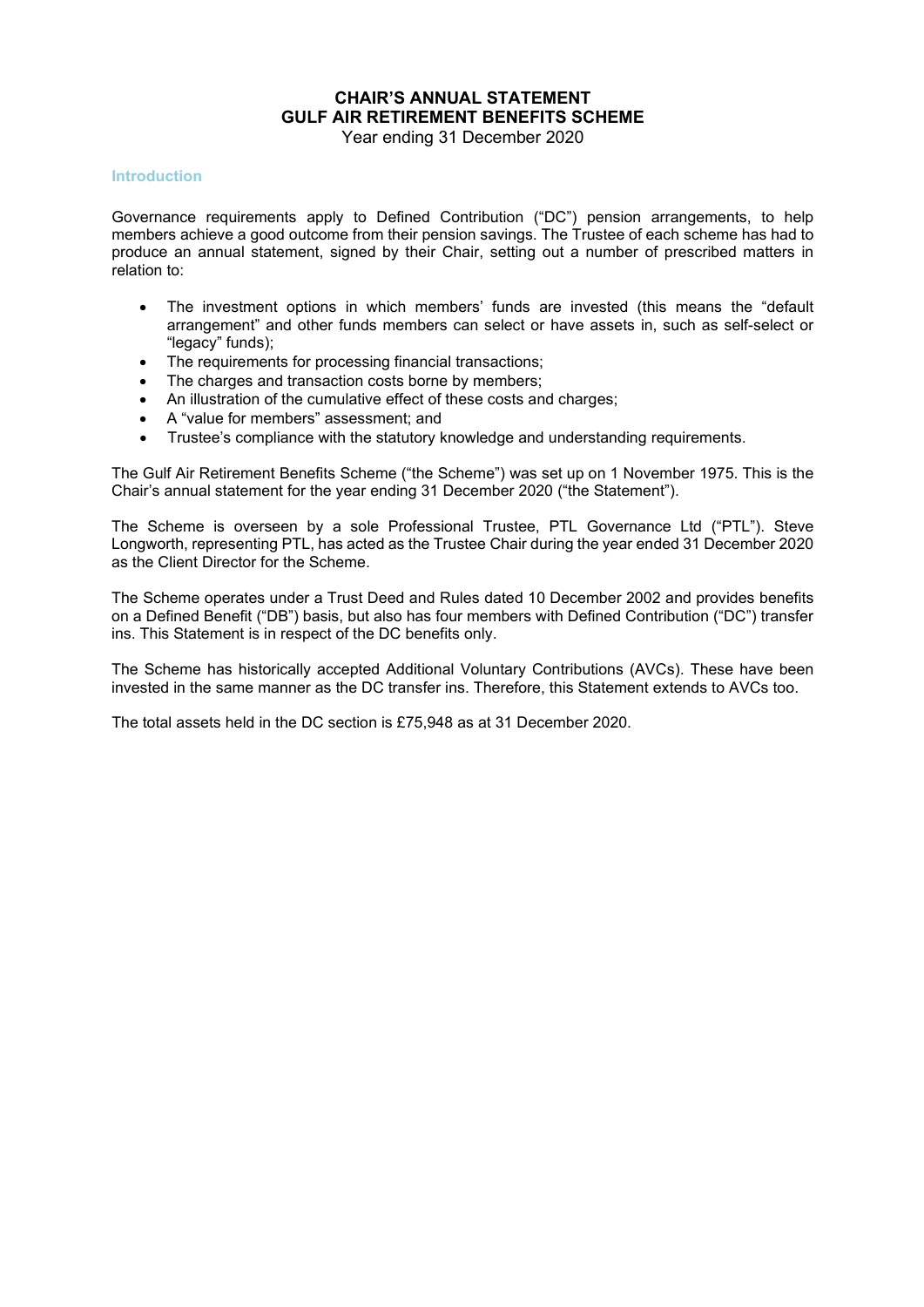#### **Investment strategy**

There is no default fund as defined in the regulations. The DC section is not used as a qualifying scheme for auto enrolment purposes and there have been no contributions paid into the DC section since 2007. The DC benefits are invested in the Prudential With-Profits Fund.

When selecting this fund, the Trustee considered it to be an appropriate investment for the members of the Scheme. In deciding to use this fund, the Trustee sought advice from their professional advisers as to the product's suitability.

A copy of the latest Statement of Investment Principles ("SIP") is attached to this document as Appendix 1. The SIP was last fully reviewed in September 2020. The Trustee sought advice from Barnett Waddingham (their investment consultant) to undertake the review.

This information is also publicly available on the following website - [https://www.ptluk.com/chairs](https://www.ptluk.com/chairs-annual-statements/gulf-air/)[annual-statements/gulf-air/](https://www.ptluk.com/chairs-annual-statements/gulf-air/) and members are directed toward this information in their annual benefit statements.

During the review, the Trustee considered the extent to which the return on investments (after deduction of any charges relating to those investments) met their expectations and the balance of risk and return provided by the Prudential With-Profits Fund and concluded that it is consistent with the investment aims and objectives for the DC section of the Scheme.

The Trustee also considered the up-to-date membership profile of the members of the DC section of the Scheme, the changing long-term investment market conditions and the investment product and techniques available in the market place. A key consideration in reviewing the fund was that there would be a loss of terminal bonus if a member transferred their monies from the With-Profits Fund. It was not felt that the benefits of moving to another fund would outweigh the loss of the bonus.

#### **Core financial transactions**

The Trustee is required to make sure that core scheme financial transactions are processed promptly and accurately. The Trustee monitors this through:

- Having an agreement with the service provider committing them to defined service level agreements ("SLAs"); and
- Having the service provider report on an annual basis on their performance against the SLAs above.

The core financial transactions include:

- The investment of contributions to the DC section of the Scheme (there have been none this year);
- The transfer of assets relating to members into and out of the DC section of the Scheme (there have been none this year);
- The transfer of assets relating to members between different investments within the DC section of the Scheme (there have been none this year); and
- Payments from the DC section of the Scheme to, or in respect of, members (there have been none this year).

The Trustee delegates the administration of the DC section of the Scheme to Prudential, a professional pensions administration provider. There is a contract in place between Prudential and the Trustee, clearly setting out the services that they will provide and the cost for these services.

The Trustee monitors the performance of Prudential on an ongoing basis and does this by receiving the annual documentation from Prudential detailing the work undertaken and the timeliness of the delivery of these tasks.

As there have been no new contributions and no movements in the DC section of the Scheme during the period in question, the Trustee is satisfied that the core financial transactions have been processed promptly and accurately.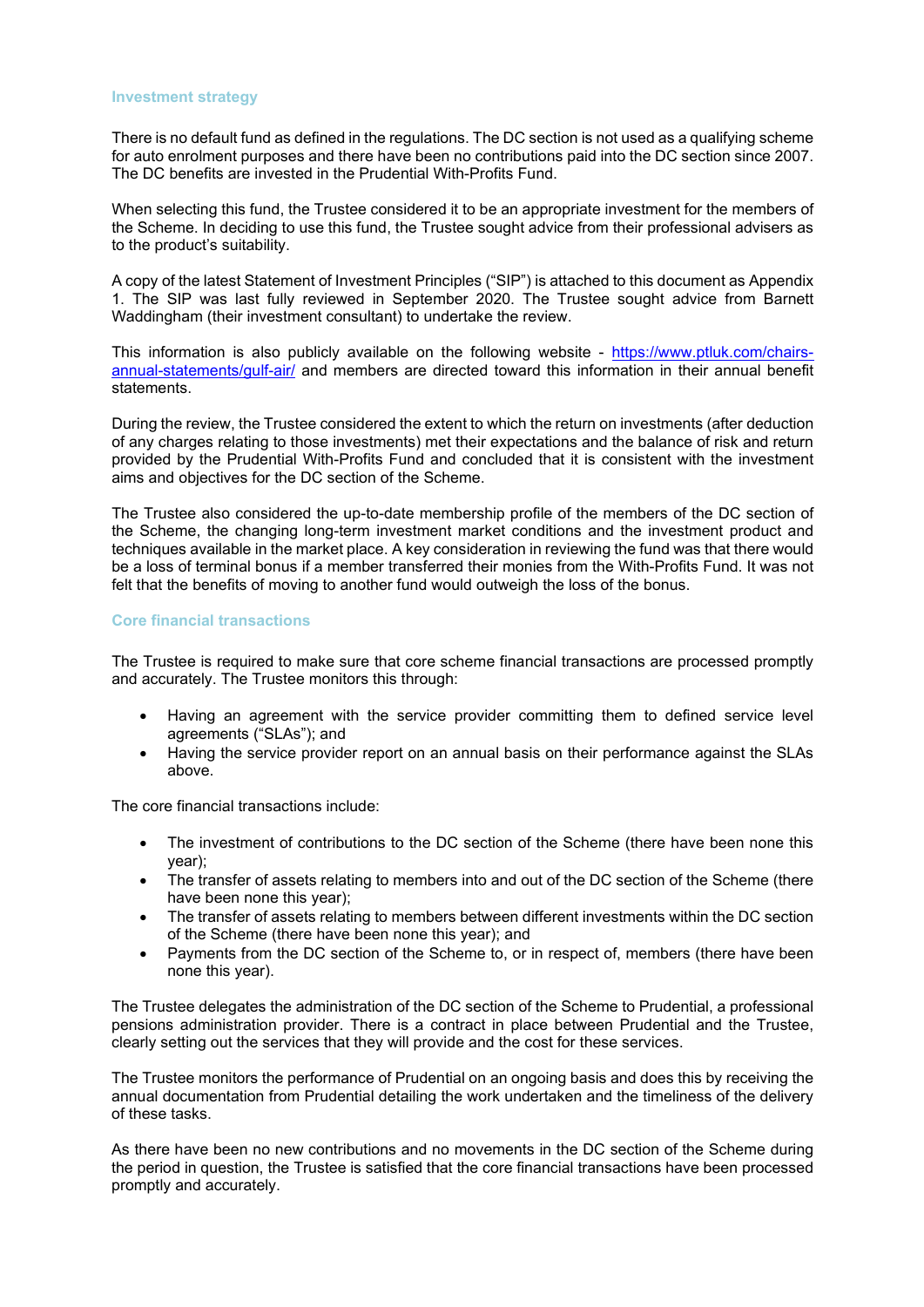#### **Member-borne charges and transaction costs**

The Trustee is required to set out on-going charges borne by member in this Statement, which are annual fund management charges plus any additional fund expenses, such as custody costs, but excluding transaction costs; this is also known as the total expense ratio ("TER"). The TER is paid by the members and is reflected in the unit price of the funds.

The Trustee is also required to separately disclose transaction cost figures that are borne by members. In the context of this statement, the transaction costs shown are those incurred when the Scheme's fund managers buy and sell assets within investment funds.

The funds are invested in the Prudential With-Profit Fund. Prudential (who are the Scheme's investment managers) have confirmed that the following charges apply in respect of the Fund:

| Policy / Plan fee          | Nil   |
|----------------------------|-------|
| Bid / Offer Spread         | Nil   |
| $AMC^*$                    | 1.0%  |
| <b>Transaction Costs**</b> | 0.13% |
| Other Charges***           | 2%    |

\* The With-Profits fund has no explicit charges. The bonuses declared are set with reference to investment returns earned less an annual management charge ("AMC"). The AMC is the allowance made for expenses, distributions to shareholders and profits or losses from other sources arising in the With-Profits Fund. The AMC is reviewed each year as part of the process for setting bonus rates and at the last review Prudential set it to be 1.00% of invested funds. This rate has applied since March 2018.

\*\* Prudential has published a list of transaction costs in respect of the period 1 January 2020 to 31 December 2020, which shows the transaction costs for the With-Profits Fund to be 0.13%.

\*\*\* A charge up to 2% is reflected in any claim to cover the cost of the guarantees. The guarantees reflect that the member is invested in the with profit fund, in particular the guarantees applying to the value payable at Normal Retirement Date ("NRD") or on death.

Please also note that:

- Prudential are reliant on fund managers providing transaction costs details and have requested this information. It is Prudential's understanding that there are no transaction costs within the meaning of the regulations for the with-profit funds.
- A Market Value Adjustment ("MVA") reduction may apply if a member retires or withdraws money, other than at NRD or on death, but no other exit charges apply.

When preparing this section of the Statement, the Trustee has taken account of the relevant statutory guidance.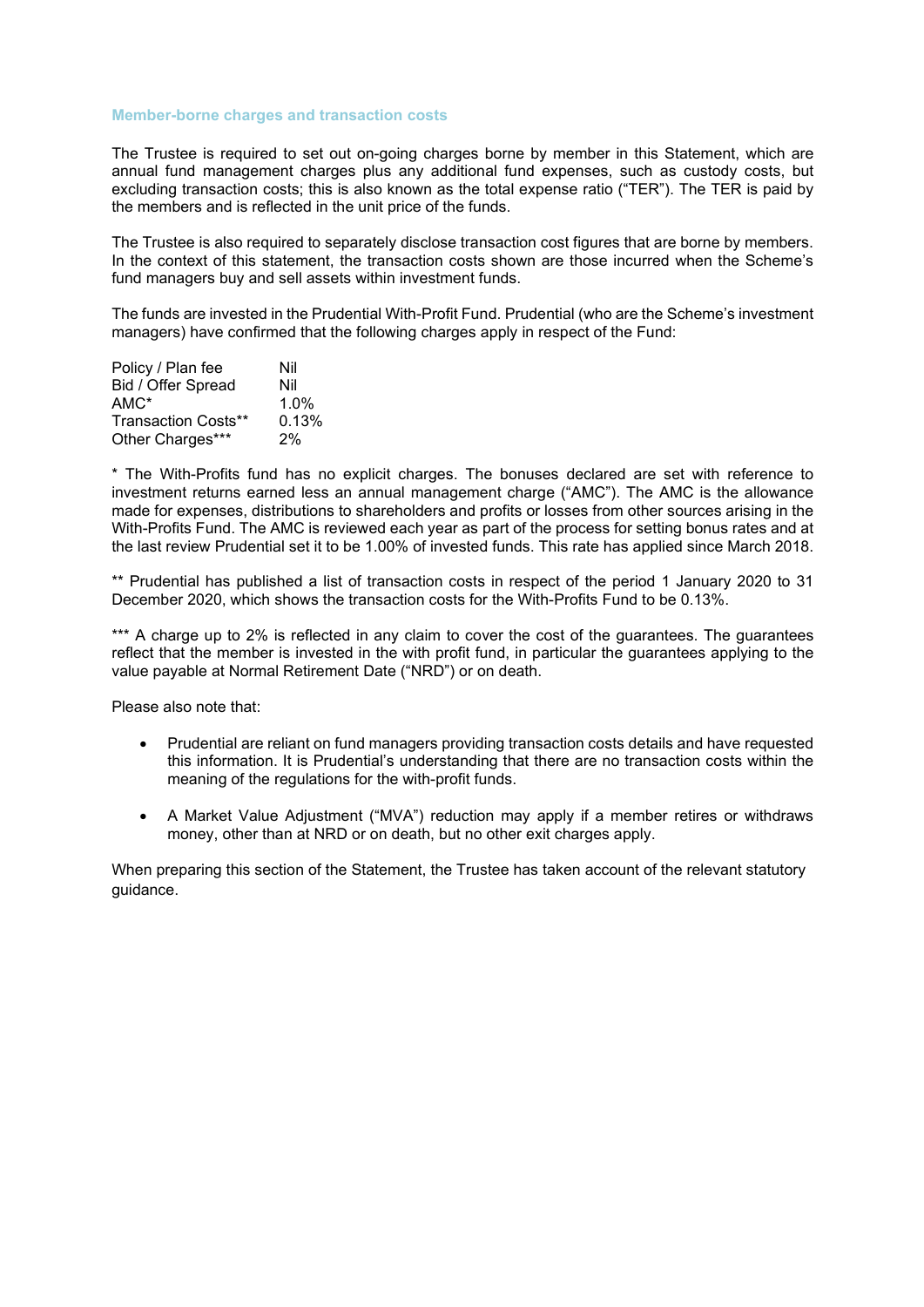#### **Illustration of charges and transaction costs**

The Trustee is required to provide members with information on the effect of costs and charges on their pension pot.

To demonstrate the impact of member-borne charges and transaction costs on the value of members' pension savings, the Trustee has produced illustrations in line statutory guidance from the Department for Work & Pensions. These show the impact of charges and transaction costs for representative crosssections of the membership and investment options.

For each individual illustration, each savings pot has been projected twice; firstly to allow for the assumed investment return gross of the costs and charges of the fund, and then again, but adjusted for the cumulative effect of the costs and charges of the fund.

To determine the parameters used in these illustrations, the Trustee has analysed the membership data of the DC section of the Scheme relevant to the reporting period of this statement and ensured that the illustrations take into account the following:

- A representative range of pot sizes.
- A representative range of real terms investment returns (gross of costs and charges).
- A representative range of the expected period of Scheme membership, including the approximate duration that the youngest Scheme member would take to reach Normal Retirement Age.

The Trustee has determined not to include future contributions in these illustrations as the Scheme is closed to future accrual.

## **Prudential With-Profits Fund**

The Prudential With-Profits Fund has been selected as it is the only investment option used by members within the Scheme's DC arrangements. The illustrations set out in this table assume that members are wholly invested in this fund throughout their period of membership.

| Years of<br>membership<br>from today | Starting pot size: £3,000 |         | Starting pot size: £15,000 |         | Starting pot size: £22,000 |         |
|--------------------------------------|---------------------------|---------|----------------------------|---------|----------------------------|---------|
|                                      | <b>Before</b>             | After   | <b>Before</b>              | After   | <b>Before</b>              | After   |
|                                      | charges                   | charges | charges                    | charges | charges                    | charges |
| 0                                    | £3,000                    | £3,000  | £15,000                    | £15,000 | £22,000                    | £22,000 |
|                                      | £3,093                    | £3,061  | £15,467                    | £15,307 | £22,685                    | £22,451 |
| 2                                    | £3.190                    | £3.124  | £15,948                    | £15,621 | £23,391                    | £22.911 |
| 3                                    | £3,289                    | £3,188  | £16,445                    | £15.941 | £24,119                    | £23,380 |
| 4                                    | £3.391                    | £3.254  | £16,956                    | £16,268 | £24,869                    | £23,859 |
| 5                                    | £3,497                    | £3,320  | £17,484                    | £16,601 | £25,643                    | £24,348 |

Note on how to read this table: The highlighted example shows that if a member has invested £3,000 in this fund today, after 5 years the fund could grow to £3,497 if no charges are applied but to £3,320 with charges applied.

#### **Notes**

- 1. Projected pension pot values are shown in today's terms, and do not need to be reduced further for the effect of future inflation. It is for this reason some funds show negative real growth.
- 2. Inflation is assumed to be 2.5% each year
- 3. No further contributions are assumed to be paid
- 4. Values shown are estimates and are not guaranteed
- 5. Charges used in the illustrations are an annual management charge of 1.00% p.a. and a threeyear average annualised transaction cost figure of 0.09%
- 6. The projected growth rates, gross of costs and charges, for each fund or arrangement are in line with those produced for the Scheme's 2020 Statutory Money Purchase Illustrations (SMPI), which is 5.69% p.a.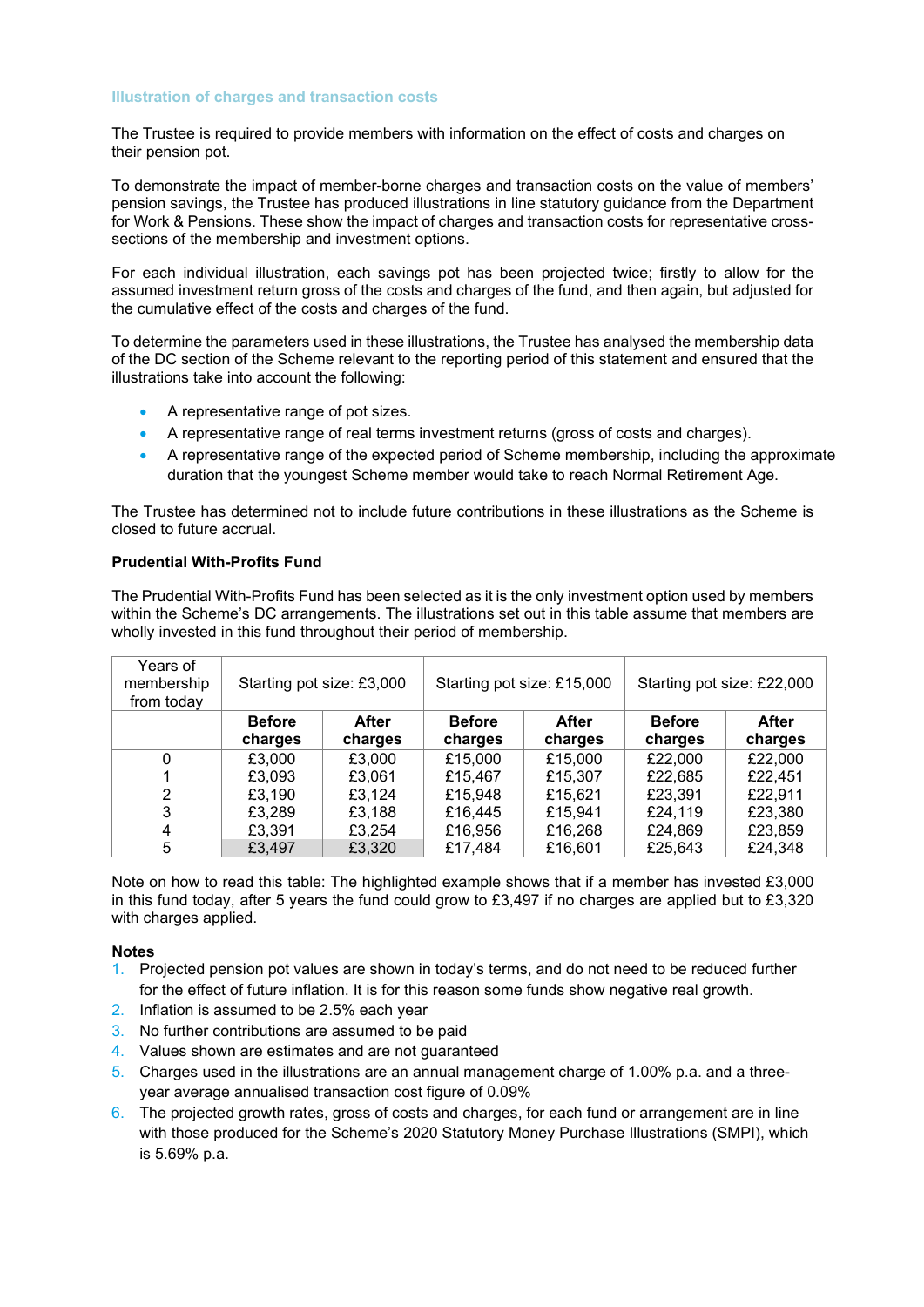#### **Value for members assessment**

The Trustee is required to assess the extent to which member borne charges and transaction costs represent good value for members. It is difficult to give a precise legal definition of "good value", but the Trustee consider that it broadly means that the combination of costs and the quality of what is provided in return for those costs is appropriate for the membership of the DC section of the Scheme as a whole, when compared to other options available in the market.

This assessment has been prepared on the basis of the information that is available.

#### **1. What services (including investment products) do members pay for across the four core areas of scheme governance and management, investment, administration and communications?**

The broader administrative costs of the Scheme are met by the DB section of the Scheme and as such members do not pay for any costs in respect of the DC funds, except the costs allowed for in the bonus allocation.

#### **2. What do members receive for what they pay?**

#### **2.1 Scheme governance and management**

The Scheme has a sole Professional Trustee. The Scheme has appointed Barnett Waddingham as investment adviser, Norton Assurance as auditor and BDB Pitmans LLP as legal adviser.

#### **2.2 Investment**

All of the DC monies that are invested in the Scheme are invested in the Prudential With-Profits Fund and as there have been no new contributions since 2007 there is no default fund as defined in the regulations. The With-Profits Fund was reviewed as part of the 2019 review of the SIP and due to the number of members invested, the fund values and the bonuses received from the With-Profits Fund it was felt that the fund was meeting its investment objectives and no further action would be required. No such review was undertaken in 2020.

The fund offers the prospect of competitive long-term real returns whilst smoothing the peaks and troughs of day-to-day market movements. Investment returns are passed to policyholders through bonuses. The fund is invested in a diversified portfolio of UK and overseas shares, bonds, property and cash. A significant proportion of the fund is invested in shares and property which can be expected to produce attractive long-term returns, but the return on these assets can be volatile and so the fund is actively managed to optimise the returns while controlling risk. The underlying investment return in 2020 was 1.7% (11.5% in 2019). However, investment returns are allocated to members by means of a bonus allocation and so, the value of members' funds and the returns they see will depend on the date invested and the smoothing applied in the With-Profits Fund.

The value of the policy depends on how much profit the fund makes and how Prudential decide to distribute that profit. Policyholders receive a distribution of profits by means of bonuses, or other methods as specified in the relevant policy documentation. There are two types of bonus, regular (or reversionary) and final (or terminal) bonus. The latest bonus declaration and the With-Profits factsheet are attached as Appendix 2 and 3.

Members have the option to transfer their benefits to another arrangement but to date no members have taken up this option.

#### **2.3 Administration**

The administration of the DC monies is completed by the Prudential. There have been no contributions during the year ending 31 December 2020. Prudential provide an annual renewal statement and SMPI for each member. At retirement, members have the option to take part of their benefit as a tax free lump sum. The balance can be taken as an annuity or a single cash payment (subject to tax) or transferred to another arrangement if members wish to access their fund via drawdown. Scheme accounts are prepared by Norton Assurance for audit.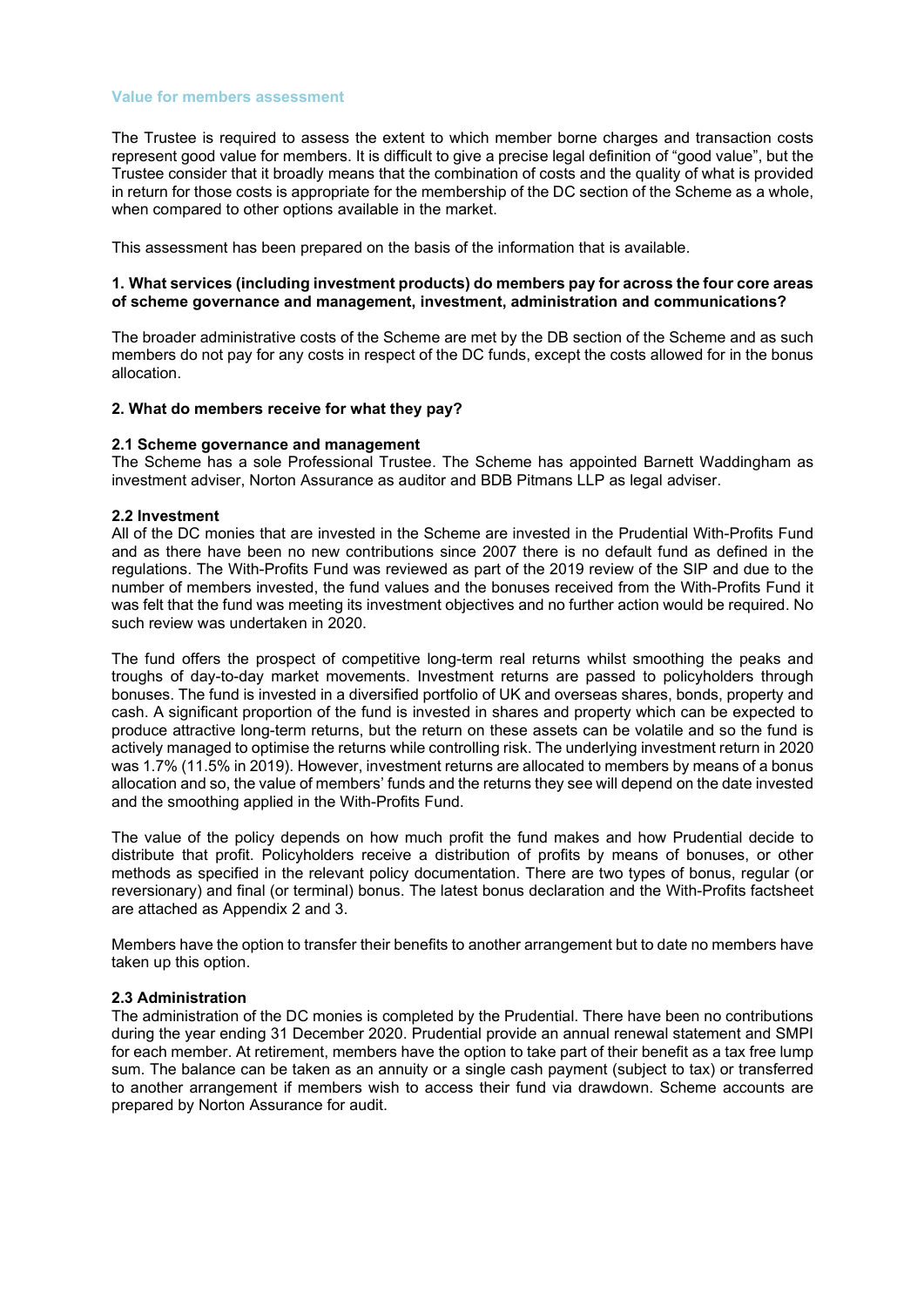#### **2.4 Communications**

Members receive an annual SMPI. Due to the number of members and the size of the funds it is not believed to be cost effective to increase the communications available to members. Members do receive information at retirement in respect of their DC benefits.

## **3. What are the charges and transaction costs associated with those services?**

The DB section of the Scheme pays the administration costs for the Scheme and this covers (i) remunerated trustee oversight and risk management; (ii) Scheme secretarial services; (iii) professional advice to trustees; and (iv) work in respect of the Scheme Audit. With-Profits investments are currently subject to a fund charge of 1.0% which is allowed for in the bonus allocation.

## **4. What are the costs of comparable services?**

As the DB section of the Scheme pays the expenses of the Scheme (bar any investment charges) it is difficult to compare the costs of the Scheme with other schemes. However, in most DC schemes members pay the costs of scheme governance and management, investment, administration and communications.

#### **5. Are there any relevant one-off costs, such as investment transition costs?**

There have been no movements in the funds in the year to 31 December 2020 and therefore there have been no such costs.

## **Conclusion**

Taking into account the services provided to members and the costs levied within the funds, as outlined above, we believe that the Scheme provides good value for members.

#### **Knowledge and understanding of the Trustee**

The Trustee is required to maintain appropriate levels of knowledge and understanding to run the Scheme effectively. The Trustee must:

- Be conversant with the trust deed and rules of the Scheme, the Scheme's statement of investment principles and any other document recording policy for the time being adopted by the Trustee relating to the administration of the Scheme generally;
- Have, to the degree that is appropriate for the purposes of enabling the individual properly to exercise his or her functions as trustee, knowledge and understanding of the law relating to pensions and trusts and the principles relating to investment the assets of occupational pension schemes.

The Trustee is PTL Governance Limited which is a professional trustee company. There were no changes to the Trustee over the year.

PTL have a training program for all of their staff and are subject to independent audit on their controls and processes through the AAF02/07 reporting. As part of the AAF process the Trustee is required to confirm that the current team have appropriate level of knowledge and understanding to be able to represent PTL as Trustee of the Scheme. The annual review process within PTL identifies training needs for each individual and has a requirement for a minimum of 15 hours Continuing Professional Development (CPD) to be completed each year. Each Client Director is supported by another Client Director and calls take place as required to provide a peer review to the work undertaken and challenge the Client Director running the matter. All material decisions are subject to peer review by the supporting Client Director or another Client Director.

Steve Longworth was the Client Director managing the Scheme during the Scheme year supported by Matt Riley as Scheme Secretary and other members of the PTL team who provide support and peer review functions. Steve is an Accredited Member of the Association of Professional Pension Trustees (APPT). Steve is also a qualified actuary and so has an in depth understanding of the funding and investment issues related to the Scheme. In addition, Steve has experience in running standalone DC Trusts. Steve is subject to CPD requirements of the actuarial profession and the APPT and met the CPD requirements of both professional bodies. Steve has undertaken regular training throughout the year including: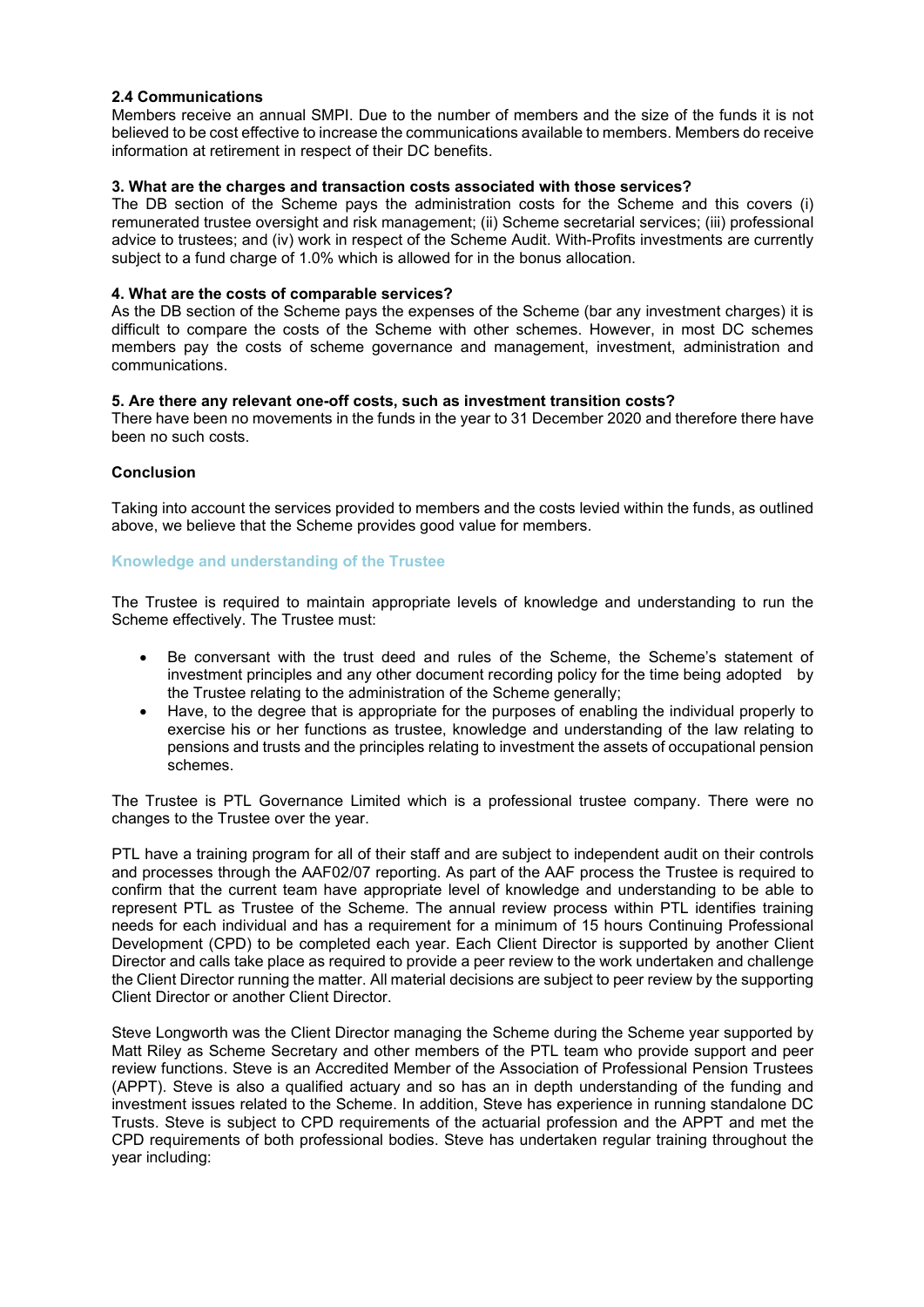- *Training sessions on the issues to consider due to the disruption of COVID-19 on the investment market, and its impact on responsible investment and climate risk;*
- *Attending virtual annual conferences run by actuarial firms and industry groups which included presentations on Environmental, Social and Governance ("ESG") issues and integration, member communication and the impact of technology, and on the importance of data;*
- *Studying for and passing the PMI Trusteeship examination required to become an Accredited Member of the APPT.*

Steve is familiar with the issues relating this Scheme and all governance records are held on our electronic document storage system and can be accessed at any time.

The Trustee is conversant with, and has demonstrated a working knowledge of, the Trust Deed and Rules by having access to the documents on their online directory and providing decisions in line with the Rules. If there are any ambiguities over the interpretation of the Rules legal advice is sought from the Scheme's Lawyers BDB Pitmans LLP.

PTL work for a broad range of clients and are familiar with the law relating to pensions and trusts. This can be demonstrated through the qualifications held by the Trustee and their continued involvement with many pension schemes.

The Trustee is conversant with, and has a working knowledge of, the current SIP. PTL undertake regular training on investment matters and are regular commentators on the wider DC market. The Trustee has sufficient knowledge of investment matters to be able to challenge their adviser.

PTL operate a governance framework which includes policies on how the Trustee will deal with conflicts, manage risk, ensure key tasks are completed in time and deal with member complaints and queries. The Trustee reviews these documents on an annual basis to ensure they are still suitable and makes any changes as required.

PTL's knowledge and understanding of pension schemes and the issues faced, alongside their advisors, means the Trustee is well equipped to properly exercise its functions to act in members' best interest with a view to delivering good member outcomes for the contributions made.

This statement has been prepared in accordance with Regulation 23 of the Occupational Pensions Schemes (Schemes Administration) Regulations 1996 (inserted via The Occupational Pension Schemes (Charges and Governance) Regulations 2015, as amended by The Occupational Pension Schemes (Administration and Disclosure) (Amendment Regulations 2018) and I confirm that the above statement has been produced by the Trustee to the best of my knowledge.

**Signed** 

**Agreed, Signed and dated on 12 July 2021 by Steve Longworth on behalf of PTL Governance Limited – Trustee Chair of the Gulf Air Retirement Benefits Scheme**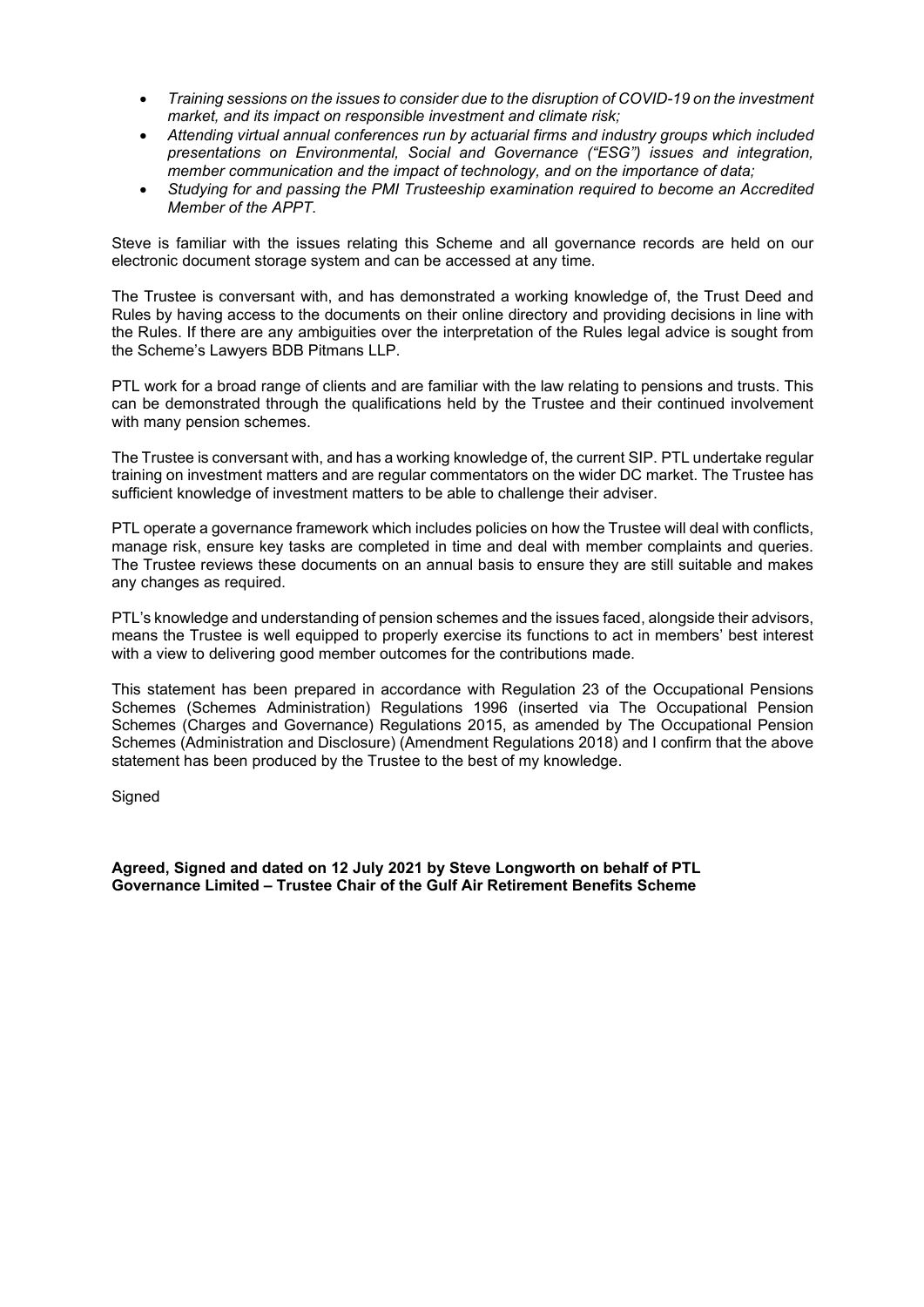# **Gulf Air Retirement Benefits Scheme**

# **Statement of Investment Principles**

30 September 2020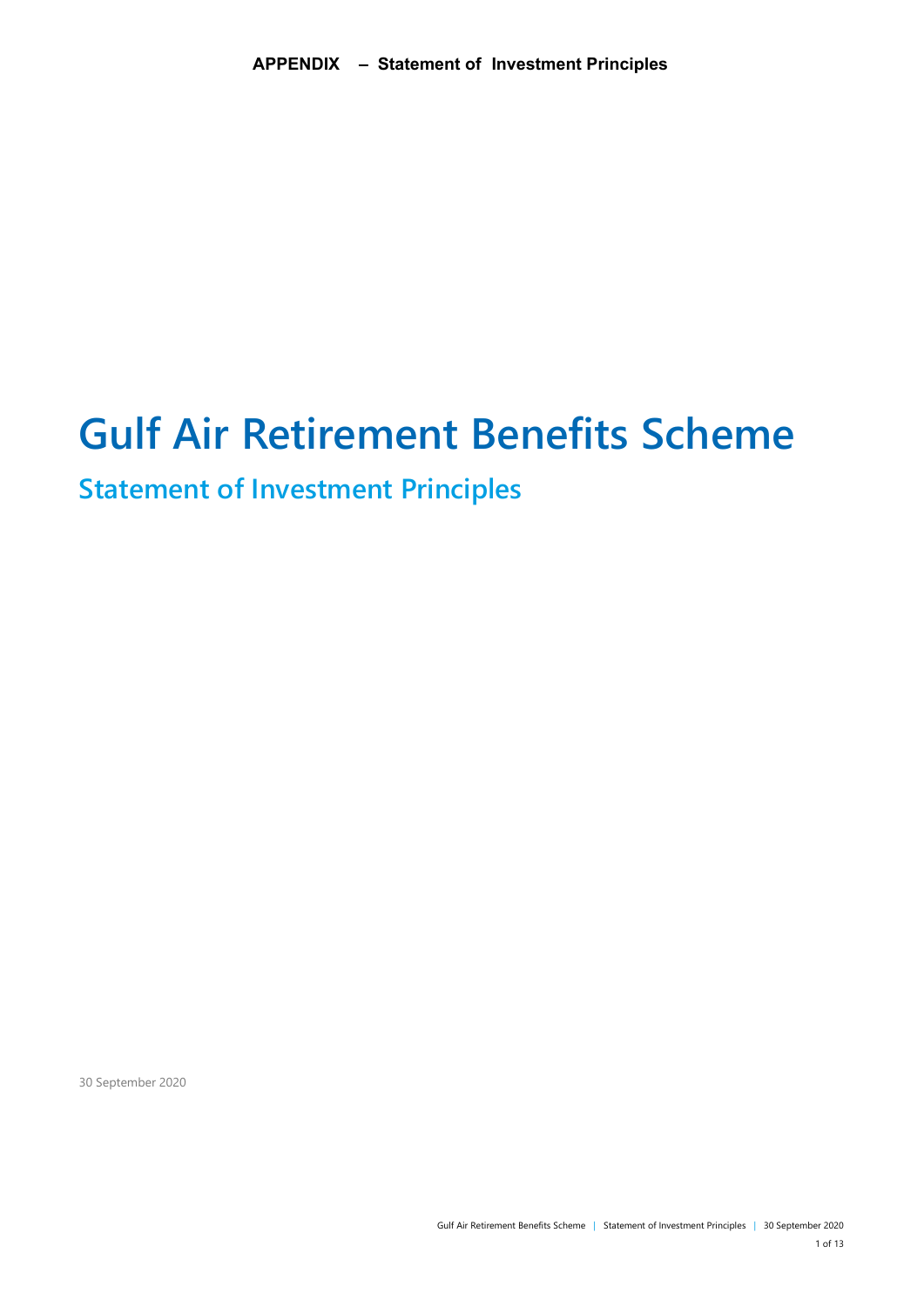# **Contents**

| 1.             |                                                                                                                 |
|----------------|-----------------------------------------------------------------------------------------------------------------|
| 2.             |                                                                                                                 |
| 3.             |                                                                                                                 |
| $\mathbf{4}$ . |                                                                                                                 |
| 5.             |                                                                                                                 |
| 6.             |                                                                                                                 |
| 7.             |                                                                                                                 |
| 8.             |                                                                                                                 |
| 9.             | Financially material considerations, non-financially material considerations, the exercise of voting rights and |
|                |                                                                                                                 |
|                | Appendix 1 Note on investment policy of the Scheme as at September 2020 in relation to the current Statement    |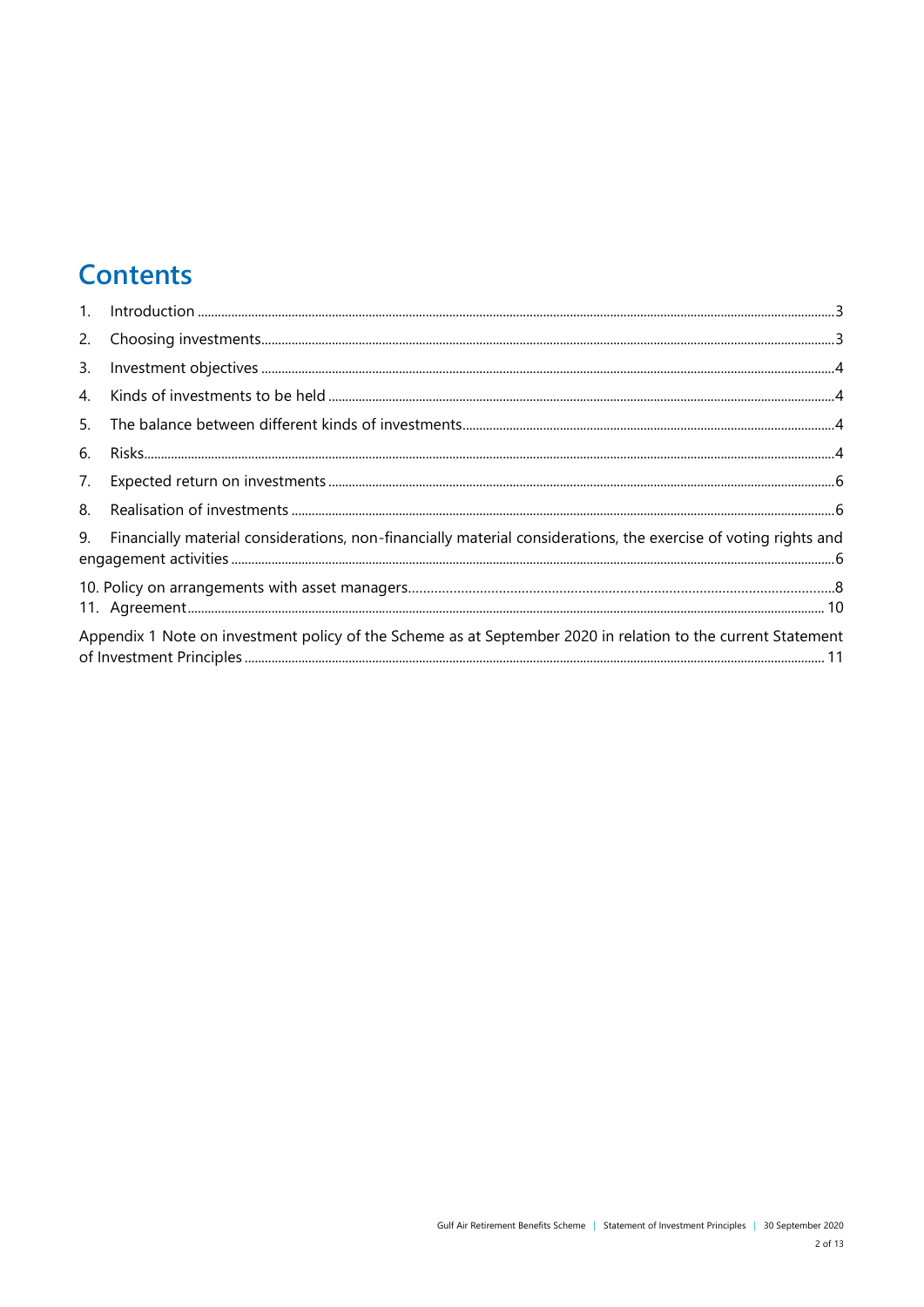# <span id="page-9-0"></span>**1. Introduction**

- 1.1. This is the Statement of Investment Principles prepared by the Trustee of the Gulf Air Retirement Benefits Scheme (the Scheme). This statement sets down the principles which govern the decisions about investments that enable the Scheme to meet the requirements of:
	- the Pensions Act 1995, as amended by the Pensions Act 2004; and
	- the Occupational Pension Schemes (Investment) Regulations 2005 as amended by the Occupational Pension Schemes (Investment) (Amendment) Regulations 2010.
	- the Occupational Pension Schemes (Investment and Disclosure) (Amendment and Modification) Regulations 2018.
	- the Occupational Pension Schemes (Investment and Disclosure) (Amendment) Regulations 2019.
- 1.2. In preparing this statement the Trustee has consulted Gulf Air Company B.S.C. (C), the Principal Employer, and obtained advice from Barnett Waddingham LLP, the Trustee's investment consultants. Barnett Waddingham is authorised and regulated by the Financial Conduct Authority and licensed by the Institute and Faculty of Actuaries for a range of investment business activities.
- 1.3. This statement has been prepared with regard to the 2001 Myners review of institutional investment (including subsequent updates), and Scheme Funding legislation.
- 1.4. The Trustee will review this statement at least every three years or if there is a significant change in any of the areas covered by the statement.
- 1.5. The investment powers of the Trustee are set out in Rule 60 of the Definitive Trust Deed & Rules, dated 10 December 2002. This statement is consistent with those powers.

# <span id="page-9-1"></span>**2. Choosing investments**

- 2.1. The Trustee's policy is to set the overall investment target and then monitor the performance of their managers against that target. In doing so, the Trustee considers the advice of their professional advisers, who they consider to be suitably qualified and experienced for this role.
- 2.2. The day-to-day management of the Scheme's assets is delegated to one or more investment managers. The Scheme's investment managers are detailed in the Appendix to this Statement. The investment managers are authorised and regulated by the Financial Conduct Authority, and are responsible for stock selection and the exercise of voting rights.
- 2.3. The Trustee reviews the appropriateness of the Scheme's investment strategy on an ongoing basis. This review includes consideration of the continued competence of the investment managers with respect to performance within any guidelines set. The Trustee will also consult the employer before amending the investment strategy.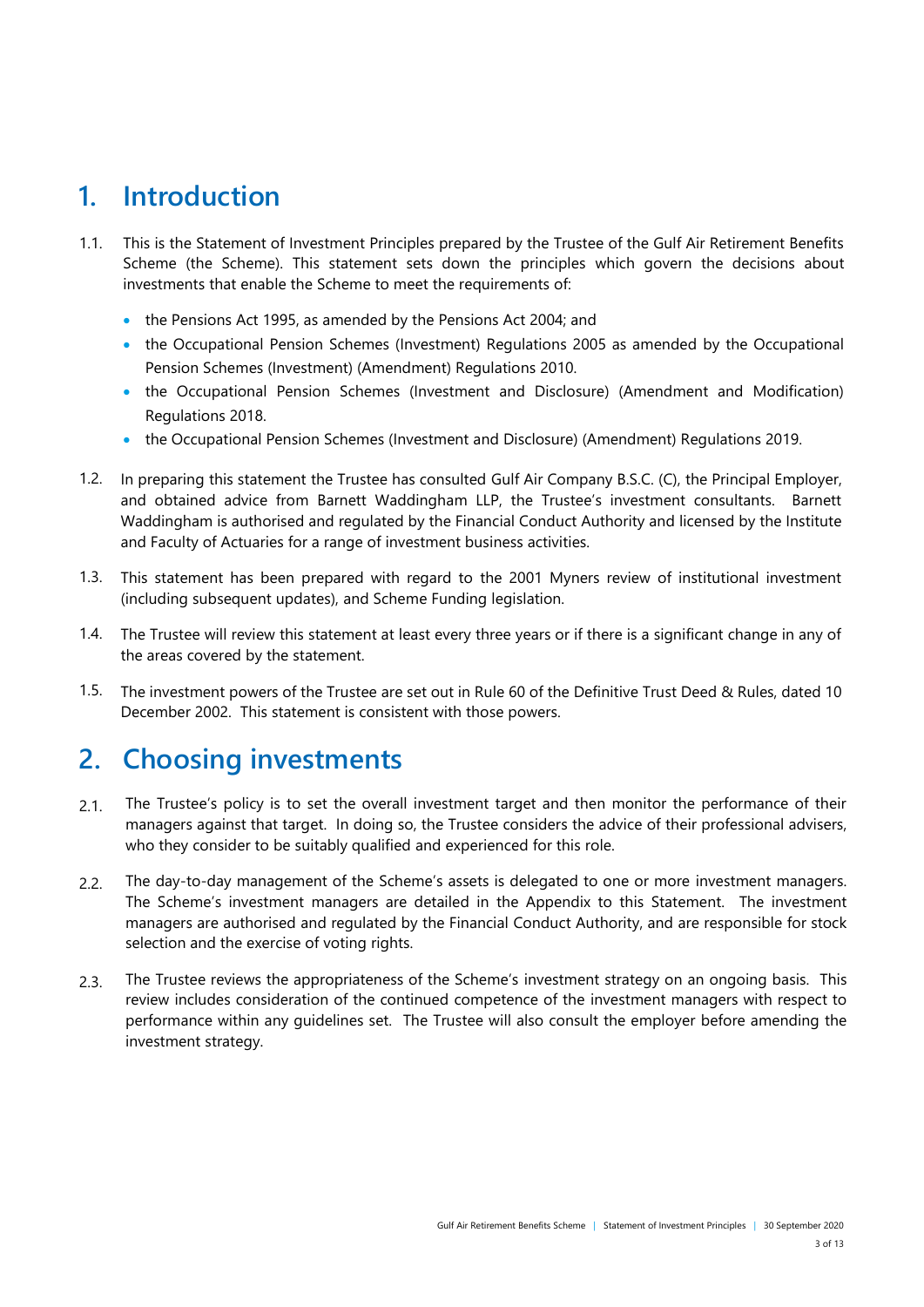# <span id="page-10-0"></span>**3. Investment objectives**

- 3.1. The Trustee has discussed key investment objectives in light of an analysis of the Scheme's liability profile as well as the constraints the Trustee faces in achieving these objectives. As a result, the Trustee's main investment objectives are:
	- to ensure that the Scheme can meet the members' entitlements under the Trust Deed and Rules as they fall due;
	- to manage the expected volatility of the returns achieved in order to control the level of volatility in the Scheme's required contribution levels;
	- to minimise the long-term costs of the Scheme by maximising the return on the assets whilst having regard to the above objectives.
- 3.2. The Trustee is aware of the relationship that exists between the particular investment portfolio that is held and the level of funding of the Scheme's liabilities. The Trustee has obtained exposure to investments that they expect will meet the Scheme's objectives as best as possible.

# <span id="page-10-1"></span>**4. Kinds of investments to be held**

- 4.1. The Scheme is permitted to invest in a wide range of assets including equities, bonds, cash, property and alternatives.
- 4.2. The Trustee monitors from time-to-time the employer-related investment content of their portfolio as a whole and will take steps to alter this should they discover this to be more than 5% of the portfolio. Typically this check is carried out annually by the Scheme's auditors.

# <span id="page-10-2"></span>**5.**

# **The balance between different kinds of investments**

- 5.1. The Scheme invests in assets that are expected to achieve the Scheme's objectives. The allocation between different asset classes is contained within the Appendix to this Statement.
- 5.2. The Trustee considers the merits of both active and passive management for the various elements of the portfolio and may select different approaches for different asset classes. The current arrangements are set
- 5.3. out in the Appendix to this Statement.

From time to time the Scheme may hold cash and therefore deviate from its strategic or tactical asset

5.4. allocation in order to accommodate any short-term cashflow requirements or any other unexpected items. The Trustee is aware that the appropriate balance between different kinds of investments will vary over time and therefore the Scheme's asset allocation will be expected to change as the Scheme's liability profile matures.

# <span id="page-10-3"></span>**6. Risks**

6.1. The Trustee has considered the following risks for the Scheme with regard to its investment policy and the Scheme's liabilities, and considered ways of managing/monitoring these risks: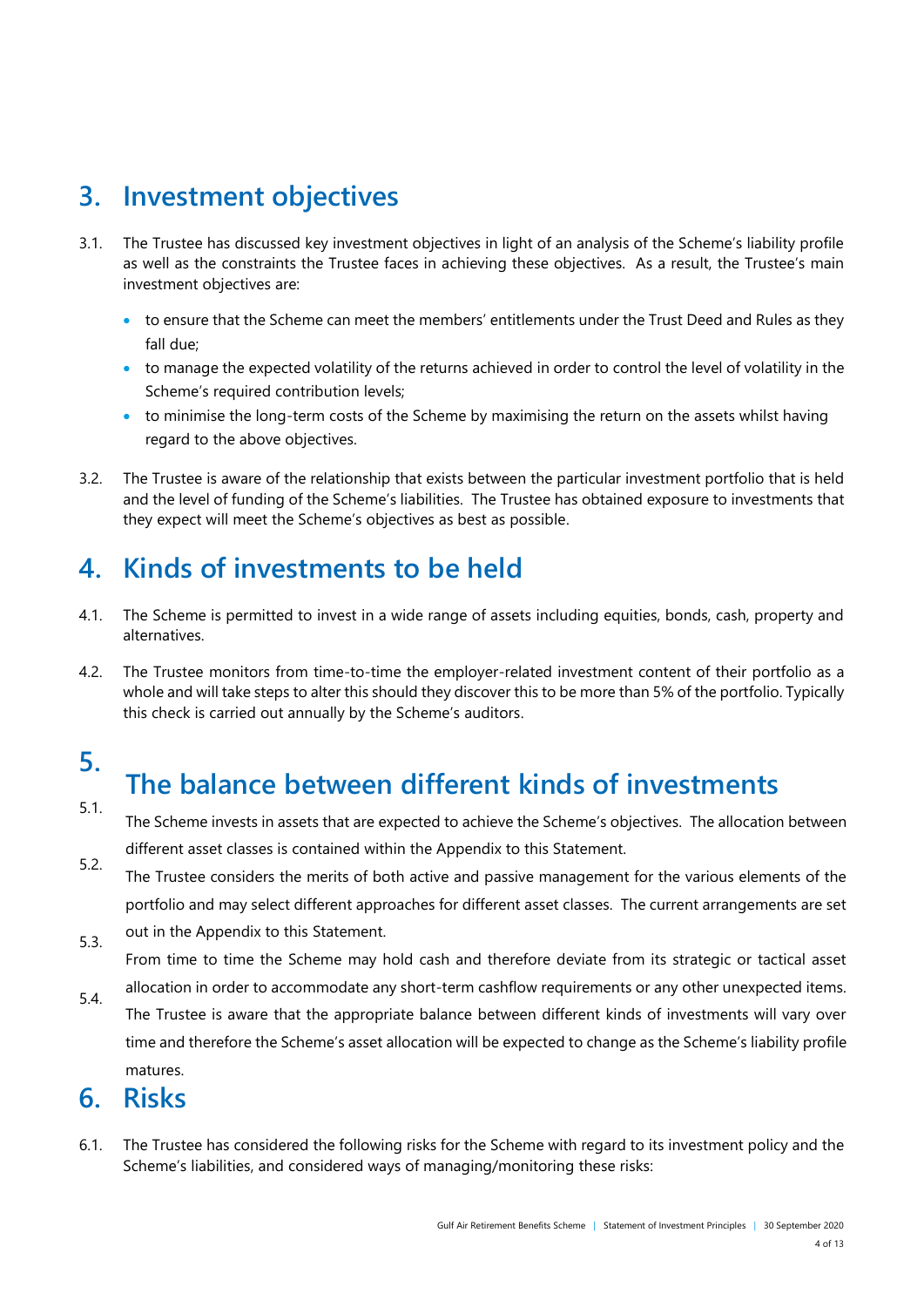| <b>Risk versus the</b><br><b>liabilities</b> | The Trustee will monitor and review the investment strategy with respect to the<br>liabilities in conjunction with each actuarial valuation. The investment strategy will<br>be set with consideration to the appropriate level of risk required for the funding<br>strategy as set out in the Scheme's Statement of Funding Principles.                |
|----------------------------------------------|---------------------------------------------------------------------------------------------------------------------------------------------------------------------------------------------------------------------------------------------------------------------------------------------------------------------------------------------------------|
| <b>Covenant risk</b>                         | The creditworthiness of the employer and the size of the pension liability relative<br>to the employer's earnings are monitored on a regular basis. The appropriate level<br>of investment risk is considered with reference to the strength of the employer<br>covenant.                                                                               |
| <b>Solvency and</b><br>mismatching           | This risk is addressed through the asset allocation strategy and ongoing triennial<br>actuarial valuations. The Trustee is aware that the asset allocation required to<br>minimise the volatility of the solvency position may be different from that which<br>would minimise the volatility on the Scheme's funding basis.                             |
| <b>Asset</b><br>allocation risk              | The asset allocation is detailed in the Appendix to this Statement and is monitored<br>on a regular basis by the Trustee.                                                                                                                                                                                                                               |
| Investment<br>manager risk                   | The Trustee monitors the performance of each of the Scheme's investment<br>managers on a regular basis in addition to having meetings with each manager<br>from time to time as necessary. The Trustee has a written agreement with each<br>investment manager, which contains a number of restrictions on how each<br>investment manager may operate.  |
| <b>Governance</b><br>risk                    | Each asset manager is expected to undertake good stewardship and positive<br>engagement in relation to the assets held. The Trustee monitors these and will<br>report on the managers' practices in their annual Implementation Statement.                                                                                                              |
| <b>ESG/Climate</b><br>risk                   | The Trustee has considered long-term financial risks to the Scheme and considers<br>ESG factors, as well as climate risk, to potentially be financially material and will<br>continue to develop its policy to consider these, alongside other factors, when<br>selecting or reviewing the Scheme's investments in order to avoid unexpected<br>losses. |
| <b>Concentration</b><br>risk                 | Each investment manager is expected to manage broadly diversified portfolios and<br>to spread assets across a number of individual shares and securities.                                                                                                                                                                                               |
| <b>Liquidity risk</b>                        | The Scheme invests in assets such that there is a sufficient allocation to liquid<br>investments that can be converted into cash at short notice given the Scheme's<br>cashflow requirements. The Scheme's administrators assess the level of cash held<br>in order to limit the impact of the cashflow requirements on the investment policy.          |
| <b>Currency risk</b>                         | The Scheme's liabilities are denominated in sterling. The Scheme may gain<br>exposure to overseas currencies by investing in assets that are denominated in a<br>foreign currency or via currency management. Currency hedging is employed to<br>manage the impact of exchange rate fluctuations.                                                       |
| <b>Loss of</b><br>investment                 | The risk of loss of investment by each investment manager and custodian is<br>assessed by the Trustee. This includes losses beyond those caused by market<br>movements (e.g. default risk, operational errors or fraud).                                                                                                                                |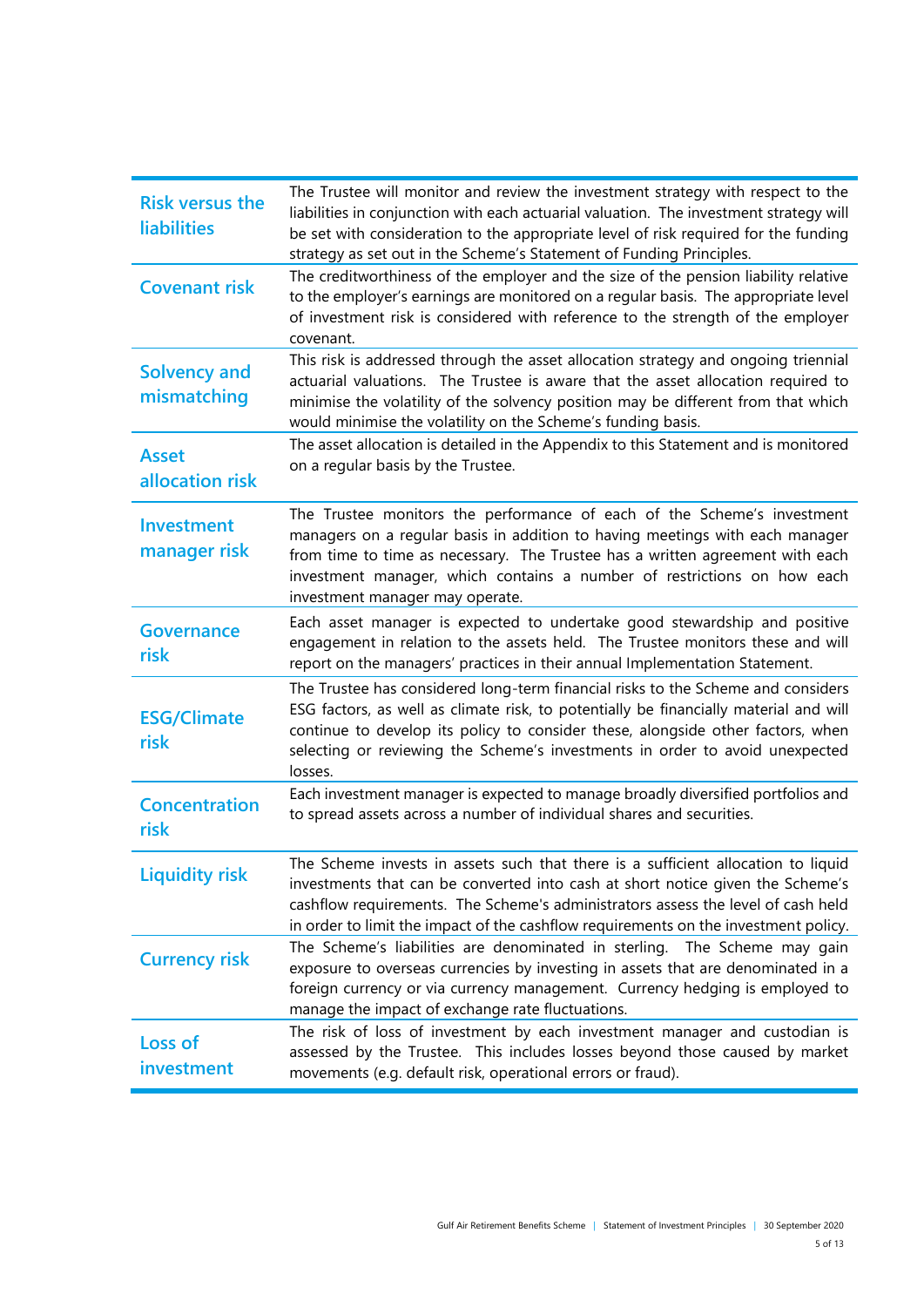# <span id="page-12-0"></span>**7. Expected return on investments**

- 7.1. The Trustee has regard to the relative investment return and risk that each asset class is expected to provide. The Trustee is advised by their professional advisors on these matters, who they deem to be appropriately qualified experts. However, the day-to-day selection of investments is delegated to the investment managers.
- 7.2. The Trustee recognises the need to distinguish between nominal and real returns and to make appropriate allowance for inflation when making decisions and comparisons.
- 7.3. In considering the expected return from investments, the Trustee recognises that different asset classes have different long-term expected returns and expected volatilities relative to the liabilities.
- 7.4. Having established the investment strategy, the Trustee monitors the performance of each investment manager against an agreed benchmark as frequently as appropriate according to market conditions and the Scheme's funding position. The Trustee meets the Scheme's investment managers as frequently as is appropriate, in order to review performance.

# <span id="page-12-1"></span>**8. Realisation of investments**

- 8.1. The Trustee has delegated the responsibility for buying and selling investments to the investment managers. The Trustee has considered the risk of liquidity as referred to above.
- 8.2. Ultimately, the investments will all have to be sold when the Scheme's life comes to an end. In this situation, the Trustee is aware of the fact that the realisable value of some investments, were there to be a forced sale, might be lower than the market value shown in the Scheme accounts.

# <span id="page-12-2"></span>**9. Financially material considerations, non-financially material considerations, the exercise of voting rights and engagement activities**

## **Financially material considerations**

- 9.1. The Trustee believes that environmental, social and governance (ESG) factors are potentially financially material over the life of the Scheme and therefore have a policy to consider these, alongside other factors, when selecting or reviewing the Scheme's investments. The Trustee will be reliant on the information presented by the investment managers and their investment advisors regarding the extent to which an investment manager allows for ESG in making their investment decisions. Furthermore, an investment manager's excellence in this area will not take precedence over other factors, including (but not limited to) historical performance or fees.
- 9.2. As the investments are held in pooled funds, ESG considerations are set by each of the investment managers. The Scheme's investment managers will ultimately act in the best interests of the Scheme's assets to maximise returns for a given level of risk.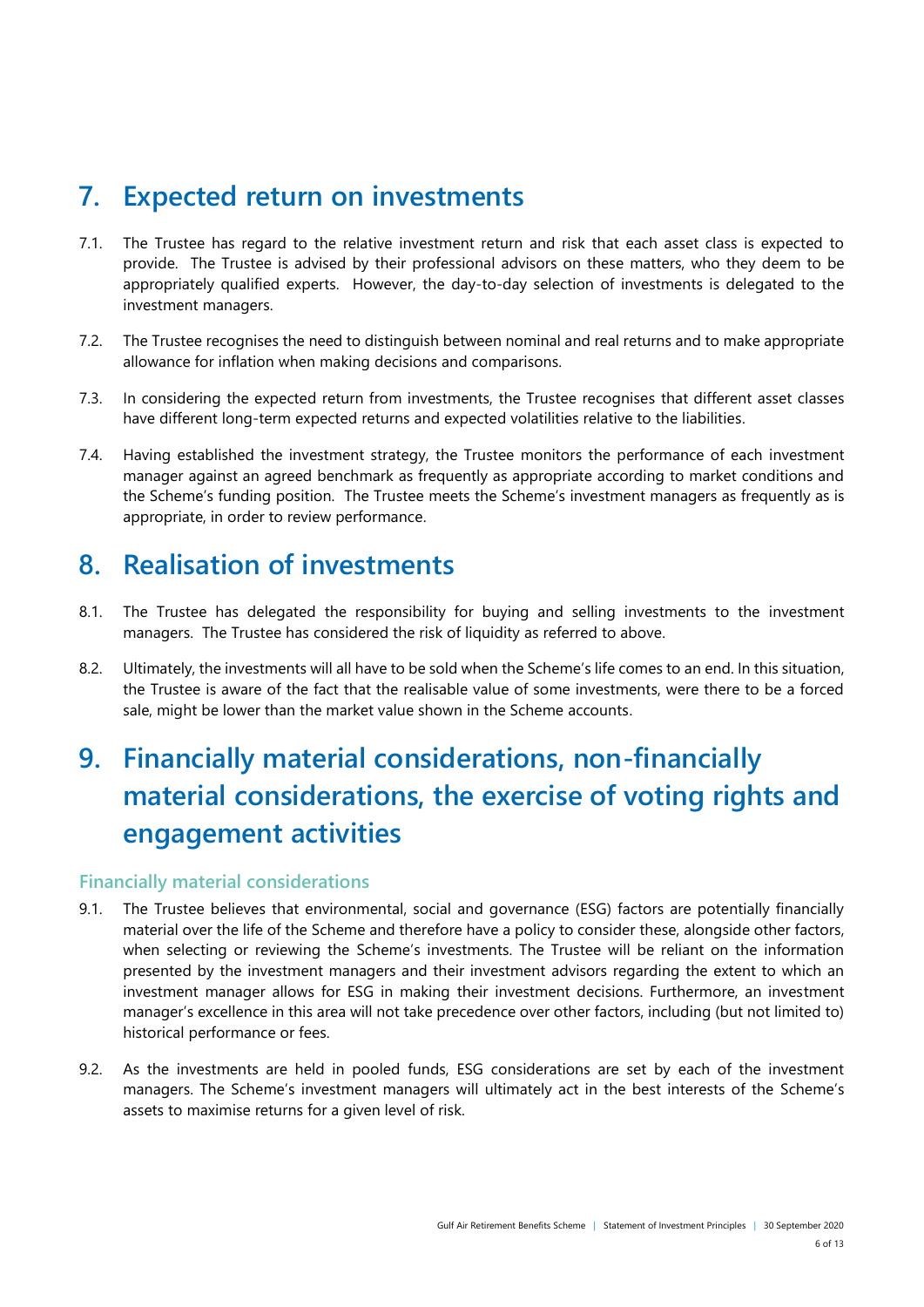## **Non-financially material considerations**

9.3. Non-financial matters, including ethical views of beneficiaries and members, are not ordinarily taken into account in the selection, retention, and realisation of investments and the Trustee does not therefore consult with beneficiaries or members on such issues.

## **The exercise of voting rights and engagement activities**

- 9.4. The Trustee believes that good stewardship and positive engagement can lead to improved governance and better risk-adjusted investor returns. The Trustee delegates the exercise of the rights (including voting rights) attaching to the Scheme's investments.
- 9.5. Where appropriate, the Trustee will monitor and engage with the investment managers about relevant matters (including matters concerning an issuer of debt or equity, including their performance, strategy, capital structure, management of actual or potential conflicts of interest, risks, social and environmental impact and corporate governance), through the Scheme's investment consultant.
- 9.6. Investment managers will be asked to provide details of their stewardship policy and engagement activities on at least an annual basis. The Trustee will, with input from their investment consultant, monitor and review the information provided by the investment managers. Where possible and appropriate, the Trustee will engage with their investment managers for more information and ask them to confirm that their policies comply with the principles set out in the Financial Reporting Council's UK Stewardship Code.
- 9.7. The Trustee has taken into consideration the UK Stewardship Code, and the investment managers all have stated corporate governance policies which comply with many or all of these principles.
- 9.8. In selecting and reviewing their investment managers, where appropriate, the Trustee will consider the investment managers' policies on engagement (including exercise of voting rights) and how these policies have been implemented.
- 9.9. The Trustee acknowledges the importance of ESG and climate risk within their investment framework. When delegating investment decision making to their investment managers they provide their investment managers with a benchmark they expect the investment managers to either follow or outperform. The investment manager has discretion over where in an investee company's capital structure it invests (subject to the restrictions of the mandate), whether directly or as an asset within a pooled fund.
- 9.10. The Trustee is of the belief that ESG and climate risk considerations extend over the entirety of a company's corporate structure and activities, i.e. that they apply to equity, credit and property instruments or holdings. The Trustee also recognises that ESG and climate related issues are constantly evolving and along with them so too are the products available within the investment management industry to help manage these risks.
- 9.11. The Trustee considers it to be a part of their investment managers' roles to assess and monitor developments in the capital structure for each of the companies in which the managers invest on behalf of the Scheme or as part of the pooled fund in which the Scheme holds units.
- 9.12. The Trustee also considers it to be part of their investment managers' roles to assess and monitor how the companies in which they are investing are managing developments in ESG related issues, and in particular climate risk, across the relevant parts of the capital structure for each of the companies in which the managers invest on behalf of the Scheme.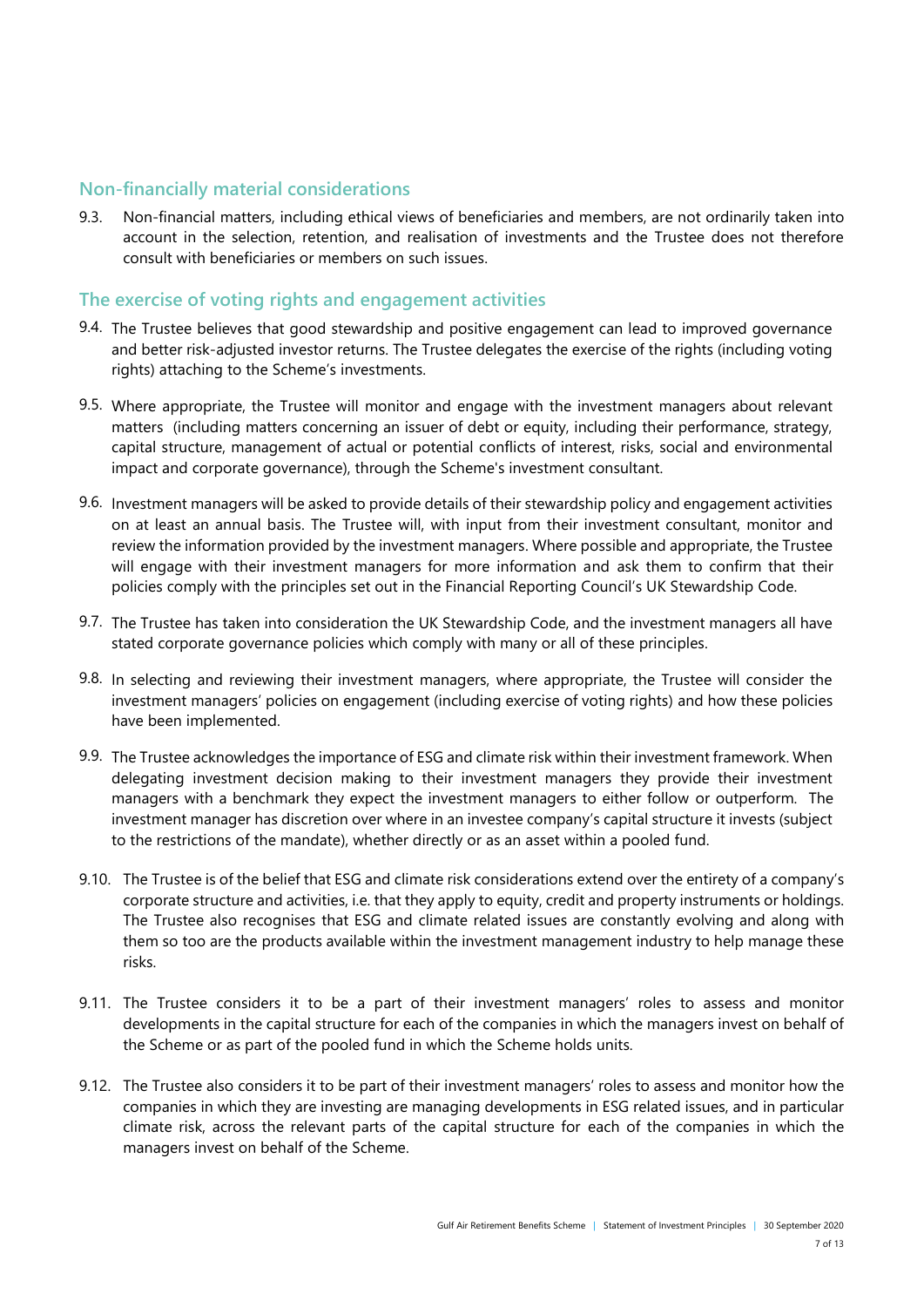- 9.13. Should an investment manager be failing in these respects, this should be captured in the Scheme's regular performance monitoring.
- 9.14. Through their consultation with the Principal Employer when setting this Statement of Investment Principles, the Trustee has made the Principal Employer aware of their policy on ESG and climate related risks, how they intend to manage them and the importance that the pensions industry as a whole, and its regulators, place on them.
- 9.15. The Scheme's investment consultant is independent and no arm of their business provides asset management services. This, and their FCA Regulated status, makes the Trustee confident that the investment manager recommendations they make are free from conflict of interest.
- 9.16. The Trustee expects all investment managers to have a conflict of interest policy in relation to their engagement and ongoing operations. In doing so the Trustee believes they have managed the potential for conflicts of interest in the appointment of the investment manager and conflicts of interest between the Trustee/investment manager and the investee companies.

# **10. Policy on arrangements with asset managers**

## **Incentivising alignment with the Trustee's investment policies**

- 10.1. Prior to appointing an investment manager, the Trustee discusses the investment manager's approach to the management of ESG and climate related risks with the Scheme's investment consultant, and how their policies are aligned with the Trustee's own investment beliefs.
- 10.2. When appointing an investment manager, in addition to considering the investment manager's investment philosophy, process and policies to establish how the manager intends to make the required investment returns, the Trustee also considers how ESG and climate risk are integrated into these. If the Trustee deems any aspect of these policies to be out of line with their own investment objectives for the part of the portfolio being considered, they will consider using another manager for the mandate.
- 10.3. The Trustee carries out a strategy review at least every three years where they assess the continuing relevance of the strategy in the context of the Scheme's membership and their aims, beliefs and constraints. The Trustee monitors the investment managers' approach to ESG and climate related risks on an annual basis.
- 10.4. In the event that an investment manager ceases to meet the Trustee's desired aims, including the management of ESG and climate related risks, using the approach expected of them, their appointment will be terminated. The investment managers have been informed of this by the Trustee.
- 10.5. Investment manager ESG policies are reviewed in the context of best industry practice and feedback will be provided to the investment manager.

## **Incentivising assessments based on medium to long term, financial and non-financial considerations**

10.6. The Trustee is mindful that the impact of ESG and climate change has a long-term nature. However, the Trustee recognises that the potential for change in value as a result of ESG and climate risk may occur over a much shorter term than climate change itself. The Trustee acknowledges this in their investment management arrangements.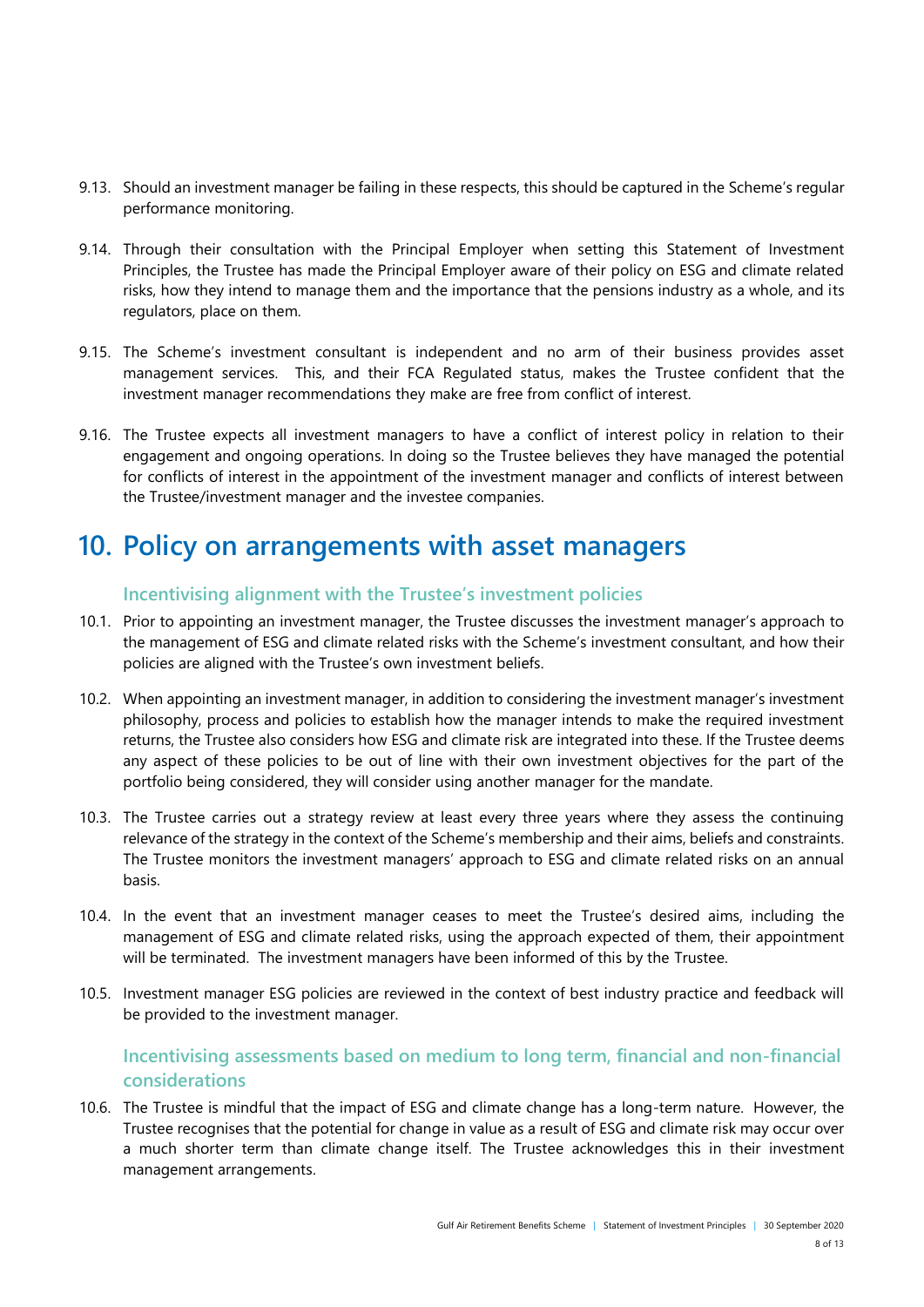- 10.7. When considering the management of objectives for an investment manager (including ESG and climate risk objectives), and then assessing their effectiveness and performance, the Trustee assesses these over a rolling timeframe. The Trustee believes the use of rolling timeframes, typically 3 to 5 years, is consistent with ensuring the investment manager makes decisions based on an appropriate time horizon. Where a fund may have an absolute return or shorter term target, this is generally supplementary to a longer term performance target. In the case of assets that are actively managed, the Trustee expects this longer term performance target to be sufficient to ensure an appropriate alignment of interests.
- 10.8. The Trustee expects investment managers to be voting and engaging on behalf of the Scheme's holdings and the Scheme monitors this activity within the Implementation Statement in the Scheme's Annual Report and Accounts. The Trustee does not expect ESG considerations to be disregarded by the investment managers in an effort to achieve any short term targets.

## **Method and time horizon for assessing performance**

- 10.9. The Trustee monitors the performance of their investment managers over medium to long term periods that are consistent with the Trustee's investment aims, beliefs and constraints.
- 10.10. The Scheme invests exclusively in pooled funds. The investment manager is remunerated by the Trustee based on the assets they manage on behalf of the Trustee. As the funds grow, due to successful investment by the investment manager, they receive more and as values fall they receive less.
- 10.11. The Trustee believes that this fee structure, including the balance between any fixed and performance related element, enables the investment manager to focus on long-term performance without worrying about short term dips in performance significantly affecting their revenue.
- 10.12. The Trustee asks the Scheme's investment consultant to assess if the asset management fee is in line with the market when the manager is selected, and the appropriateness of the annual management charges are considered regularly as part of the review of the Statement of Investment Principles.

## **Portfolio turnover costs**

- 10.13. The Trustee acknowledges that portfolio turnover costs can impact on the performance of their investments. Overall performance is assessed as part of the quarterly investment monitoring process.
- 10.14. During the investment manager appointment process, the Trustee may consider both past and anticipated portfolio turnover levels. When underperformance is identified, deviations from the expected level of turnover may be investigated with the investment manager concerned if it is felt they may have been a significant contributor to the underperformance. Assessments reflect the market conditions and peer group practices. The Trustee acknowledges that for some asset classes, such as LDI, a higher turnover of contracts such as repurchase agreements, can be beneficial to the fund from both a risk and cost perspective.

## **Duration of arrangement with asset manager**

- 10.15. For the open-ended pooled funds in which the Scheme invests, the duration of the Scheme's arrangements are not predetermined under the terms of agreement with the investment managers.
- 10.16. The suitability of the Scheme's asset allocation and its ongoing alignment with the Trustee's investment beliefs is assessed every three years, or when changes deem it appropriate to do so more frequently. As part of this review the ongoing appropriateness of the investment managers, and the specific funds used, is assessed.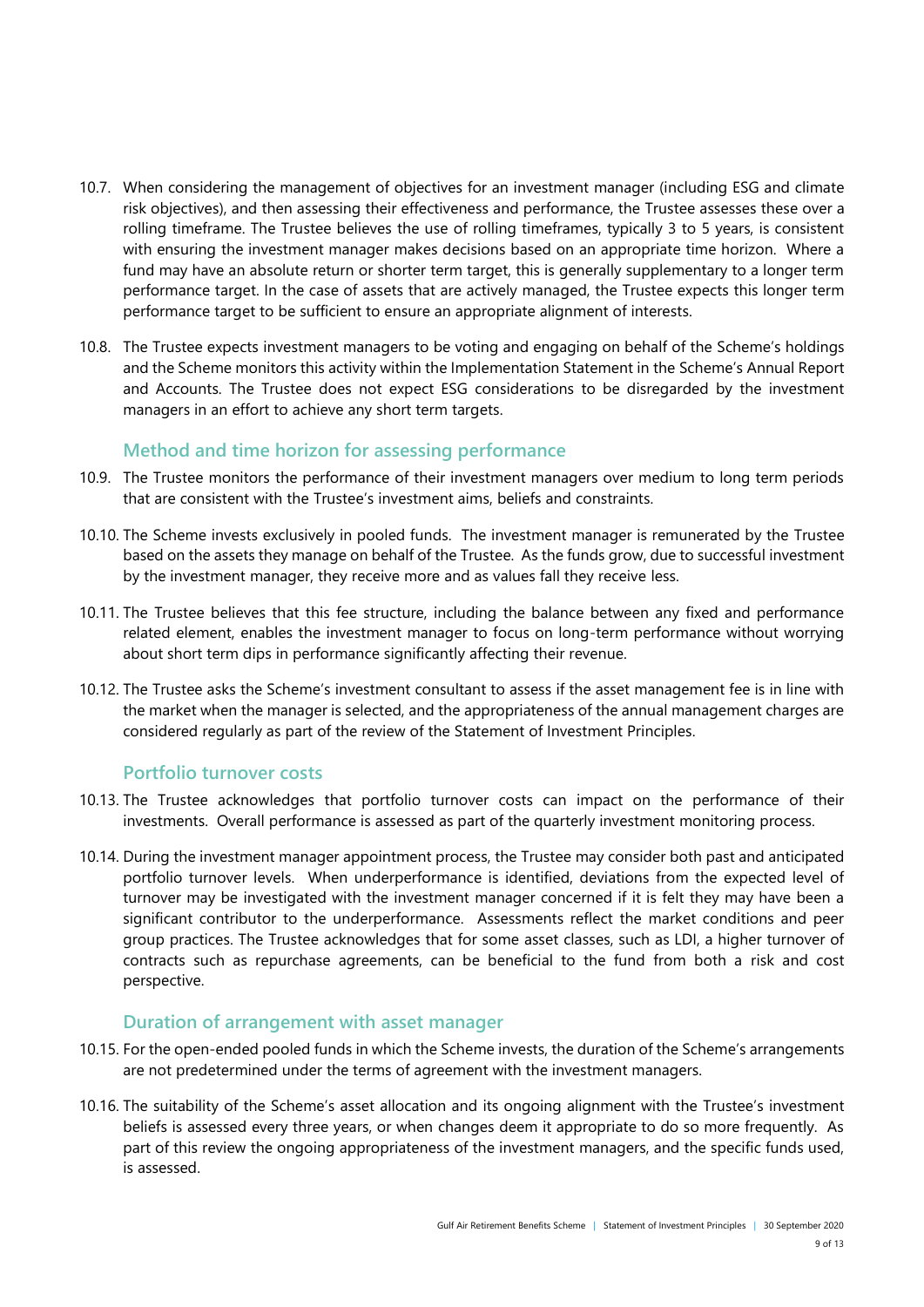# <span id="page-16-0"></span>**11. Agreement**

11.1. This statement was agreed by the Trustee, and replaces any previous statements. Copies of this statement and any subsequent amendments will be made available to the employer, the investment managers, the actuary and the Scheme auditor upon request.

**Agreed, Signed and dated on 28 September 2020 by Steve Longworth on behalf of PTL Governance Limited** 

**On behalf of the Trustee of the Gulf Air Retirement Benefits Scheme**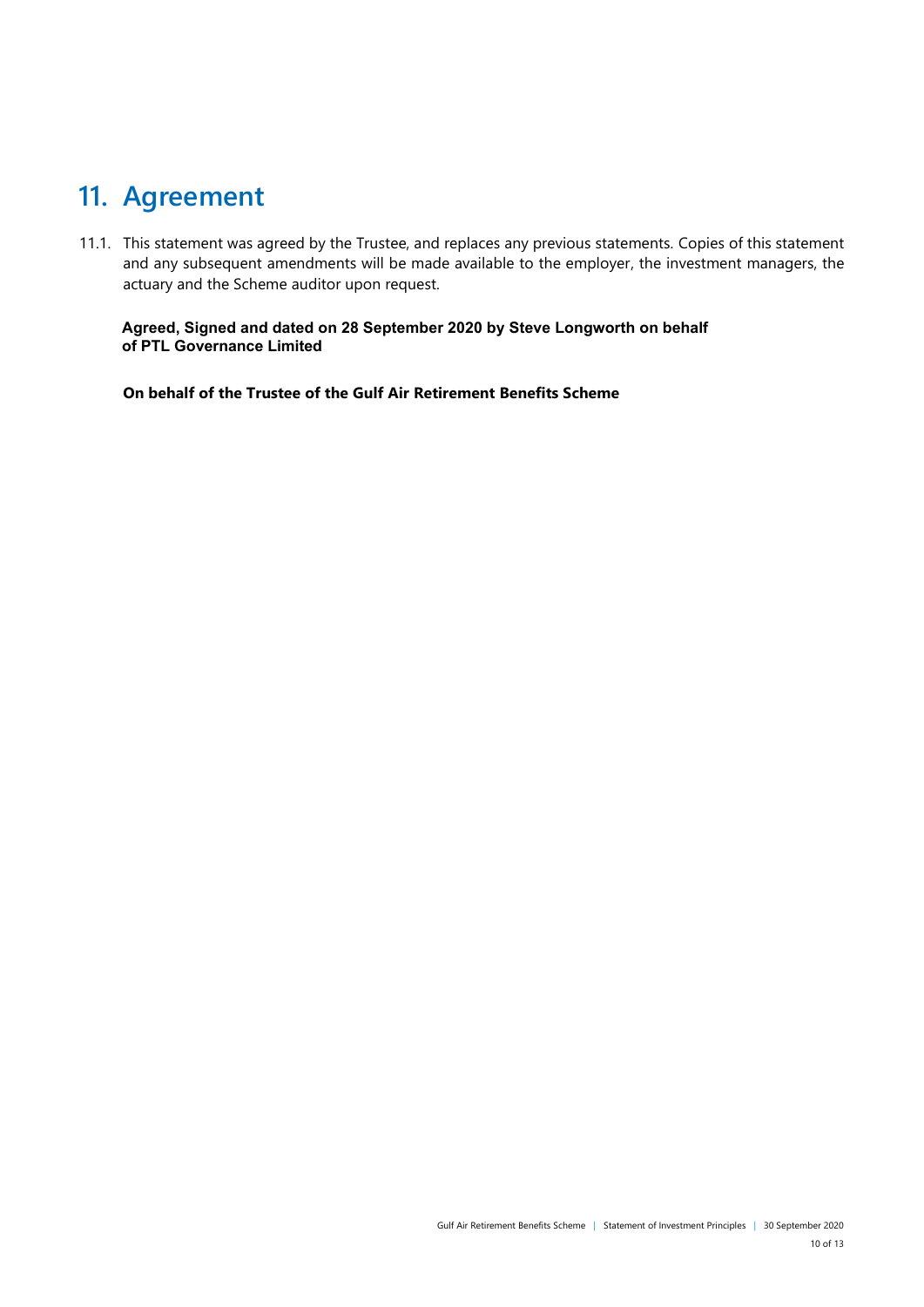# <span id="page-17-0"></span>**Appendix 1 Note on investment policy of the Scheme as at September 2020 in relation to the current Statement of Investment Principles**

# **1. The balance between different kinds of investment**

The Scheme has a strategic asset allocation as set out in the table below, which has been agreed after considering the Scheme's liability profile, funding position, expected return of the various asset classes and the need for diversification.

## **Rebalancing**

The Trustee recognises that the asset allocation of investments in different asset classes will vary over time as a result of market movements. The Trustee seeks to maintain a balance between maintaining the asset allocation in line with its benchmark and limiting the costs of rebalances.

| Portfolio               | Asset class           | Allocation<br>$(\%)$ |
|-------------------------|-----------------------|----------------------|
|                         | Global equities       | 20                   |
| Growth<br>portfolio     | Diversified growth    | 20                   |
|                         | Multi asset credit    | 20                   |
|                         | Absolute return bonds | 10                   |
| Protection<br>portfolio | LDI                   | 30                   |
| Total                   |                       | 100                  |

# **2. Investments and disinvestments**

The Trustee will invest new money to rebalance the overall asset allocation toward its overall benchmark (i.e. into the most underweight fund or funds).

In the short term the Scheme's cash flow requirements are expected to be met by the Principal Employer's contributions and through the "Notional Dividend Interest Payment" procedure set up in respect of the LGIM Global Equity Market Weights (30:70) Index Fund (75% GBP Currency Hedged). However, when this is insufficient, the Trustee will make disinvestments in a way which rebalances the overall asset allocation toward its overall benchmark (i.e. from the most overweight fund or funds).

However, the Trustee recognizes that the primary aim of the LDI portfolio is to match movements in the Scheme's liabilities arising from changes in long-term interest rates and inflation expectations and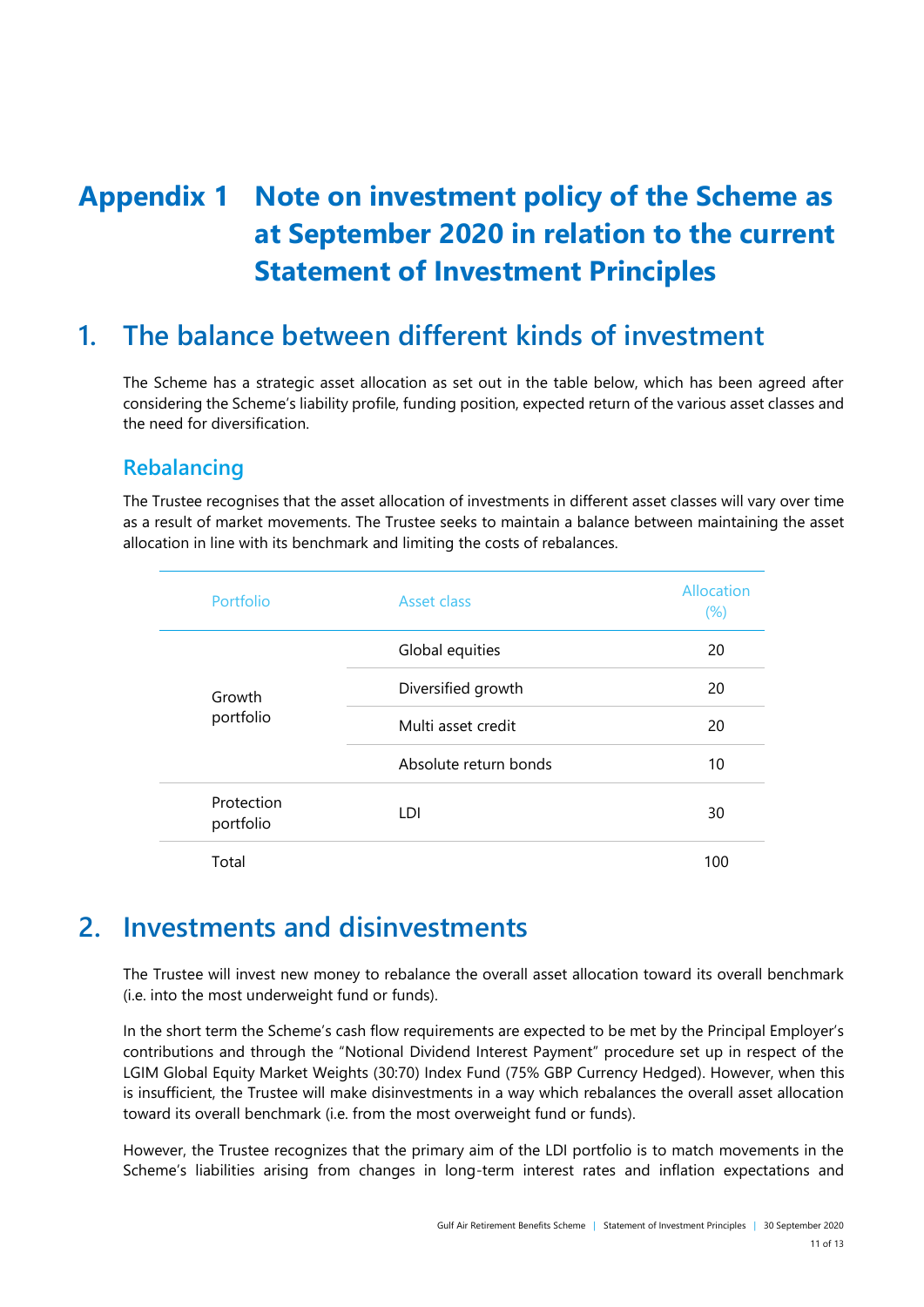rebalancing the LDI portfolio will affect hedging levels. As a result, the Trustee is comfortable with and will permit the LDI portfolio to move away from its strategic allocation. They will monitor this position as part of the regular investment monitoring.

## **Collateral management on the LGIM LDI funds**

The Scheme invests in LGIM's Matching Core Funds which are pooled LDI funds that provide interest rate and inflation protection. LGIM may require cash collateral calls or payouts in order to manage the amount of leverage within the funds according to defined operational procedures.. In the event of a cash collateral call (requiring the Trustee to top-up the Scheme's investment in the LDI funds), LGIM will automatically disinvest from the LGIM Absolute Return Bond Fund. In the event that cash collateral payouts are made from the LDI funds, LGIM will automatically pay these amounts directly into the Scheme's LGIM Absolute Return Bond Fund. The Trustee will then consider on a case by case basis whether to invest these amounts or to retain them for benefit payment purposes.

# **3. Choosing investments**

The Trustee has appointed the following investment managers to carry out the day-to-day investment of the Scheme:

- **•** Barings Asset Management (Barings)
- Legal & General Investment Management (LGIM)

The investment managers are authorised and regulated by the Financial Conduct Authority.

The Trustee also has a contract with Prudential Assurance Company Limited for the receipt of members' Additional Voluntary Contributions (AVCs) and a small number of members' transferred-in defined contribution (DC) pots. Prudential is authorised by the Prudential Regulation Authority and regulated by the Financial Conduct Authority.

The investment benchmarks and objectives for each investment manager are given below: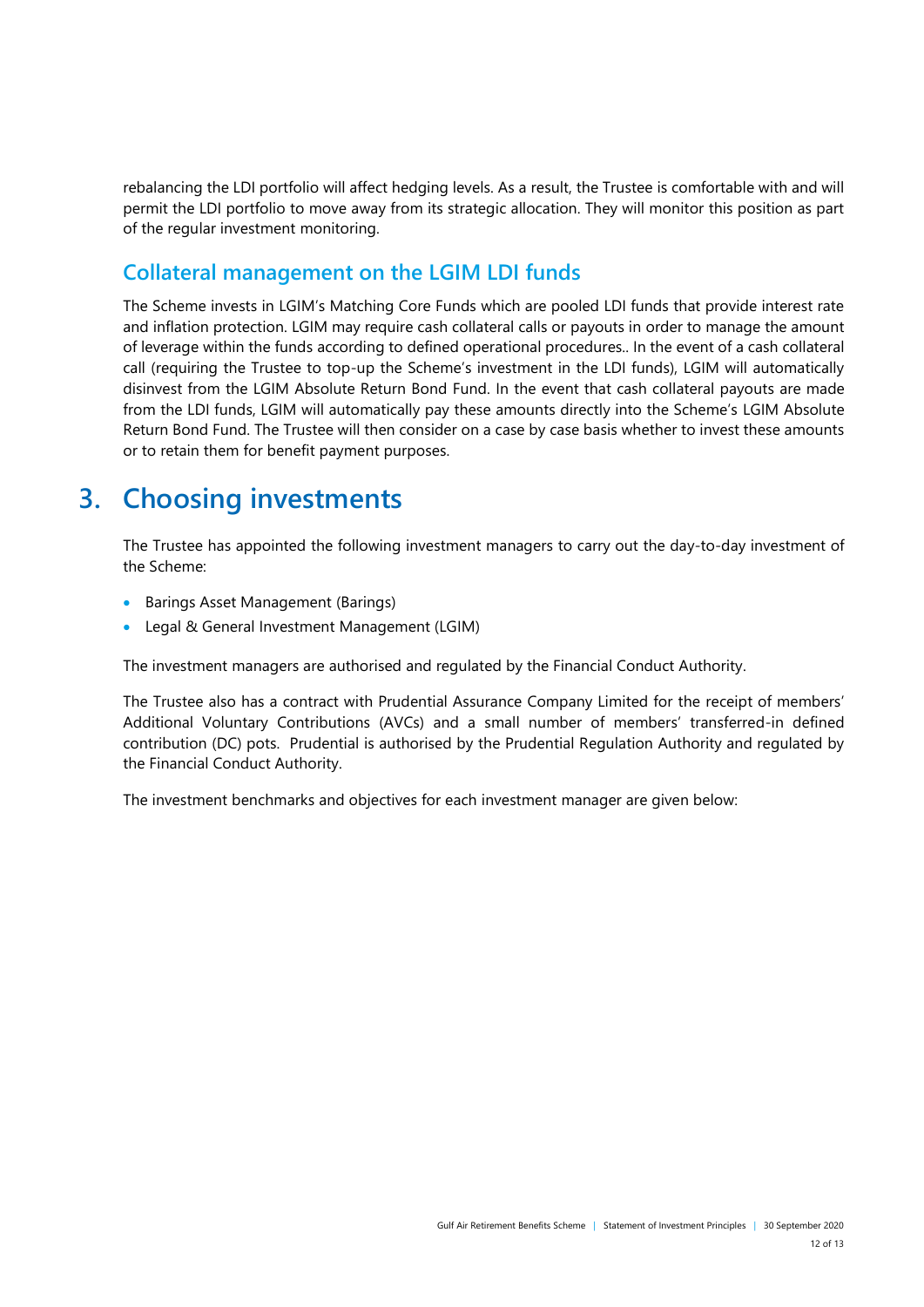| Investment<br>manager | Fund                                                                                      | <b>Benchmark</b>                                                                                            | Objective                                                                                                              |  |  |
|-----------------------|-------------------------------------------------------------------------------------------|-------------------------------------------------------------------------------------------------------------|------------------------------------------------------------------------------------------------------------------------|--|--|
| <b>Barings</b>        | Multi Asset Fund                                                                          | <b>UK Retail Prices Index</b><br>(RPI) inflation                                                            | To outperform the benchmark<br>by 4% p.a. over a three year<br>period (net of fees)                                    |  |  |
|                       | Global High Yield Credit<br>Strategy                                                      | 3 Month USD Libor                                                                                           | To outperform the benchmark<br>by 5% (net of fees)                                                                     |  |  |
| <b>LGIM</b>           | <b>Global Equity Market</b><br>Weights (30:70) Index<br>Fund (75% GBP Currency<br>Hedged) | Composite benchmark of<br>FTSE equity indices<br>reflecting regional<br>allocation (75% currency<br>hedged) | To track the benchmark                                                                                                 |  |  |
|                       | Absolute Return Bond                                                                      | 3 Month GBP Libor                                                                                           | To outperform the benchmark<br>by 1.5% p.a. (gross of fees)                                                            |  |  |
|                       | <b>Fixed Long Matching</b><br>Core                                                        | Gilt and swap composite<br>index                                                                            | To track the benchmark                                                                                                 |  |  |
|                       | <b>Real Short Matching</b><br>Core                                                        | Gilt and swap composite<br>index                                                                            | To track the benchmark                                                                                                 |  |  |
|                       | Real Long Matching<br>Core                                                                | Gilt and swap composite<br>index                                                                            | To track the benchmark                                                                                                 |  |  |
| Prudential<br>(AVC)   | With-Profits Fund                                                                         | This fund does not have a<br>benchmark                                                                      | To provide competitive long-<br>term real returns while<br>smoothing the volatility of day-<br>to-day market movements |  |  |

The performance of the investment managers will be monitored as frequently as the Trustee considers appropriate in light of the prevailing circumstances. The monitoring takes into account both short-term and long-term performance.

The AVC and DC arrangements are reviewed from time to time.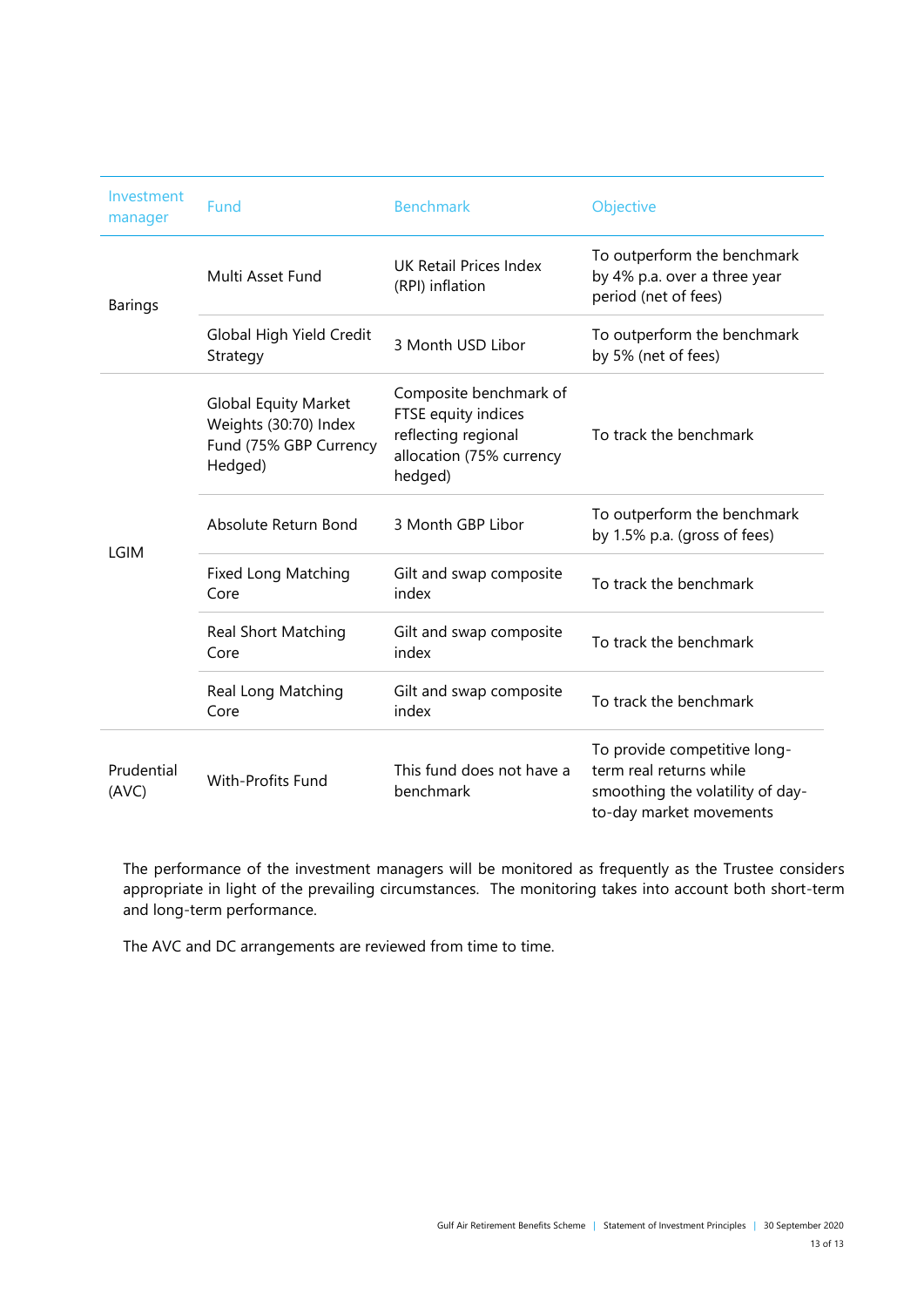

# Prudential's 2021 With-Profits Bonus Declaration

Hello,

Our With-Profits Fund delivered a small positive return in 2020 despite a highly unusual year for global investment markets.

The Fund returned 1.7% (gross of tax) over 2020, both before charges and the effects of smoothing\*. Please see information specific to your Plan to find out more.

While the longer term performance of the Fund remains strong, there is still considerable ongoing uncertainty in relation to the future outlook for global economies and the investment markets, which is reflected in this year's bonuses. This means annual bonus rates will be reduced slightly for some products and maintained at the same level as last year for other products.

The final bonus declared this year will be lower than last year for the majority of customers but will continue to be paid.

For more information on the Bonus Declaration, go to **[pru.co.uk/existing](www.pru.co.uk/existing-customers/bonus-declaration)[customers/bonus-declaration](www.pru.co.uk/existing-customers/bonus-declaration)**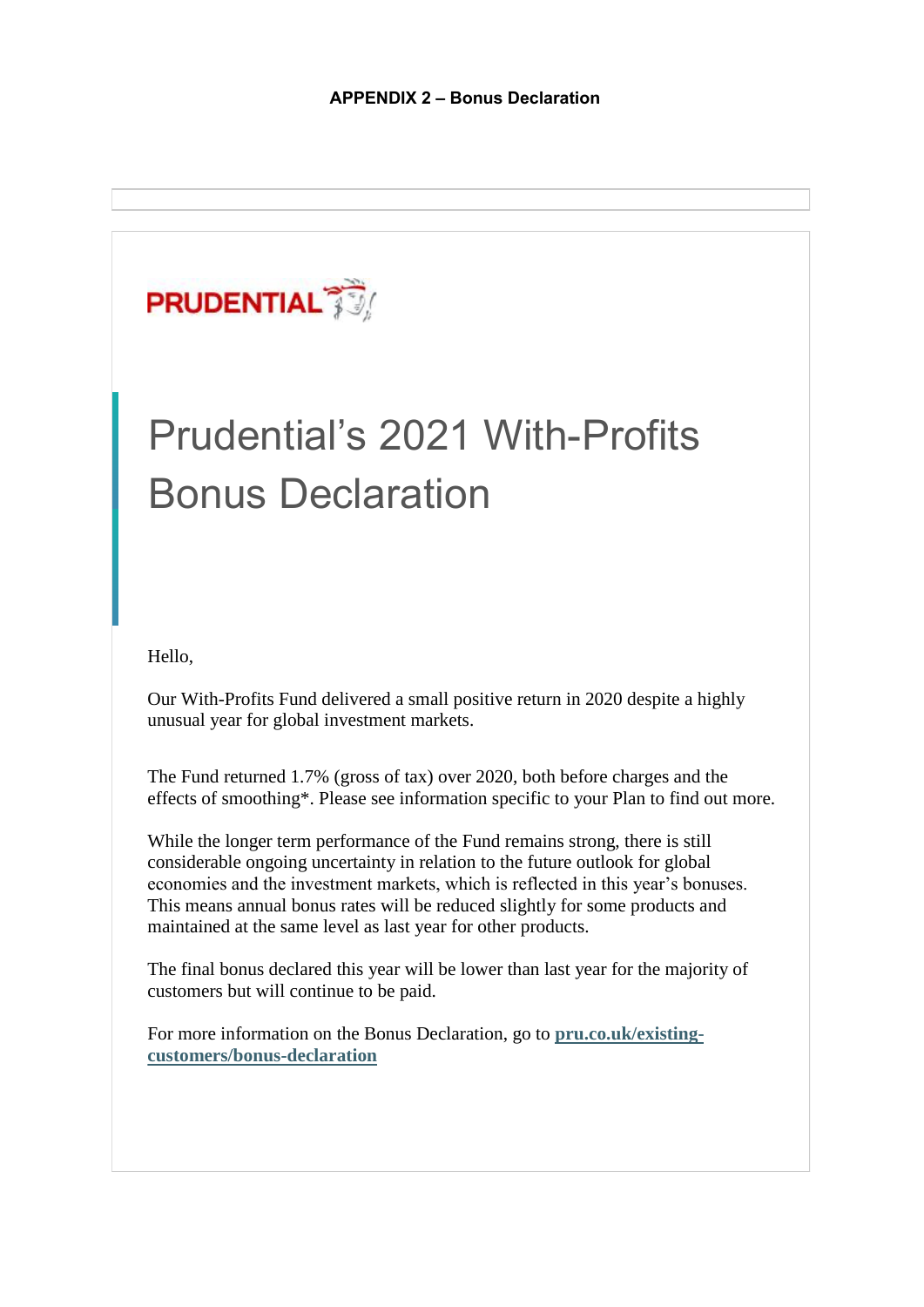# We aim to provide fair pay-outs based on what the Fund has achieved

In 2021, the investment team will continue to take decisions that allow them to manage the Fund prudently. We'll aim to secure the highest total return for the Fund (after any tax and investment expenses) while maintaining an acceptable level of risk and protecting our customers.

We'll also continue to smooth some of the extreme highs and lows of investment performance.

## **Jack Daniels, Chief Investment Officer, M&G plc, said:**

*"Prudential With-Profits investments continue to be an attractive option for investors who want strong returns over the longer-term.* 

*Despite the dramatic fall in asset prices during February and March due to the Coronavirus pandemic, many recovered to produce positive returns in 2020. Some of our UK assets and equity portfolios had a challenging year but the global diversification of the Fund again proved to be beneficial. Our prudent, long-term investment approach continues to provide positive returns to policyholders whilst protecting them from short-term volatility, such as we witnessed in 2020.* 

*Our approach to setting bonuses allows us to continue to manage the Fund to secure the highest total return while maintaining an acceptable level of risk.*

*The Prudential With-Profits Fund is the largest and one of the financially strongest in the UK. This allows us to be long-term investors in a very wide range of assets and individual companies. We will continue to monitor markets and seek new investment opportunities to further enhance the global diversification of the Fund."* 

# Further information

For more information on Prudential's Bonus Declaration and to get a copy of the bonus rates that apply to your policy, please get in touch with your client manager or contact **[Corporate.Pension.Enquiries@prudential.co.uk](mailto:Corporate.Pension.Enquiries@prudential.co.uk)**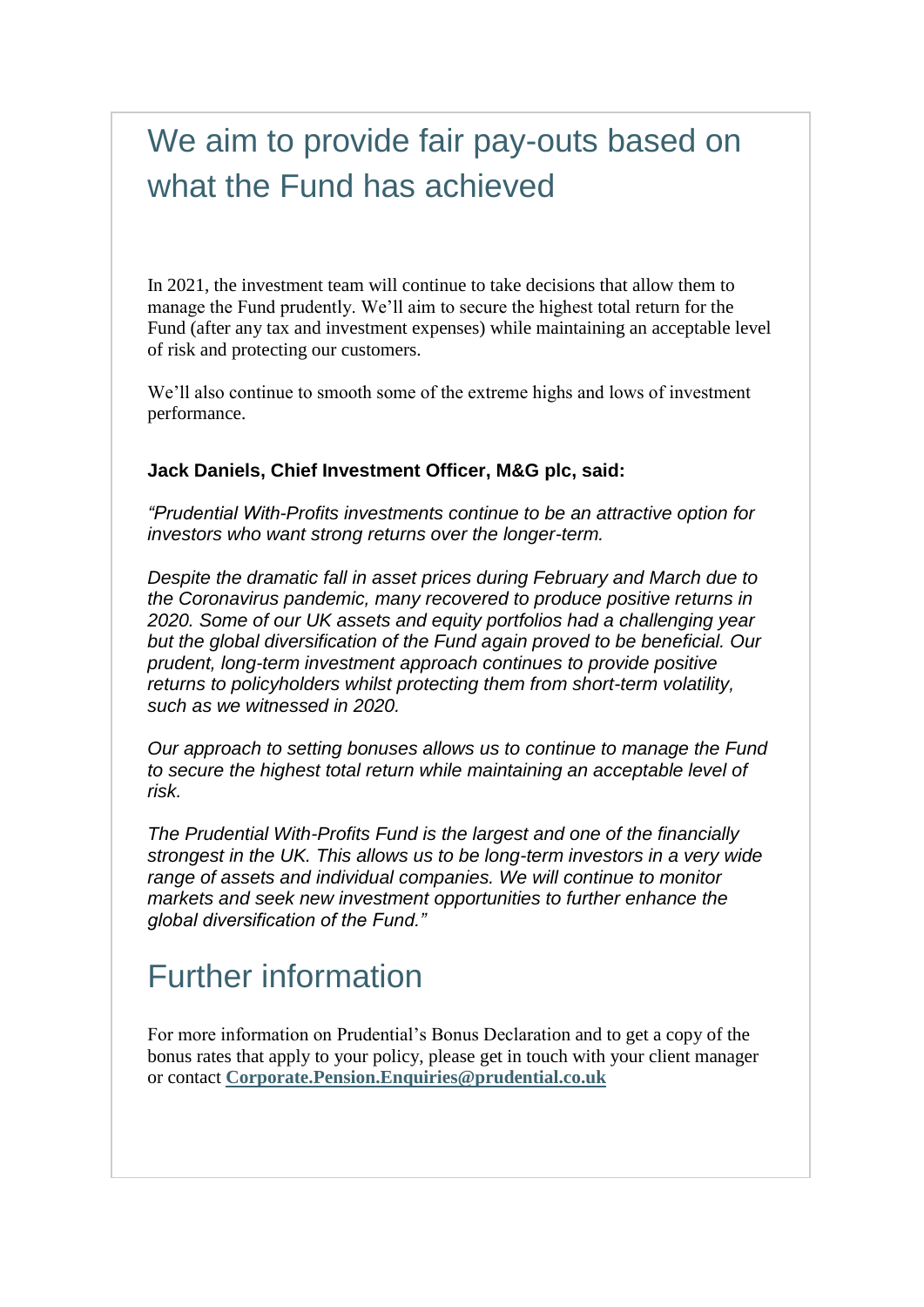# How our With-Profits Fund is helping create a more sustainable world

We're pleased to announce we've created a new, dedicated investment team, called Catalyst, ready to invest up to £5 billion of our £136 billion With-Profits Fund in innovative opportunities that are tackling environmental and social challenges across the globe.

As you are invested in our With-Profits Fund then you're already invested in many types of assets across the world. The £5 billion investment will help us find many more exciting opportunities for growth while helping to make the world a better place.

You can find out more details at **[pru.co.uk/catalyst](www.pru.co.uk/catalyst)**

# **Alastair Hogg**

Head of Corporate Pensions

\*This describes the main asset pool in our With-Profits Sub-Fund, which is relevant to the vast majority of our customers.

Past performance isn't a guide to future performance. The rate of future bonuses may vary and can't be guaranteed.

Our final bonus rates include, where applicable, additional money we shared with some of our With-Profits customers as part of last year's Bonus Declaration. Your final bonus isn't guaranteed. There's a chance we might have to take back this extra money in future, to protect the interests of all customers and the financial strength of our With-Profits Fund. Unless something very unusual was to happen, we wouldn't expect to have to do this.

The Prudential Assurance Company Limited With-Profits Fund is the largest and one of the financially strongest with-profits funds in the UK. The size and strength of our Fund allows us to invest in a very wide range of assets and individual companies.

The Prudential Assurance Company Limited is rated A+ for financial strength by Standard & Poor's, as at December 2020. This is one of the highest ratings currently given to any UK Life Assurance Company.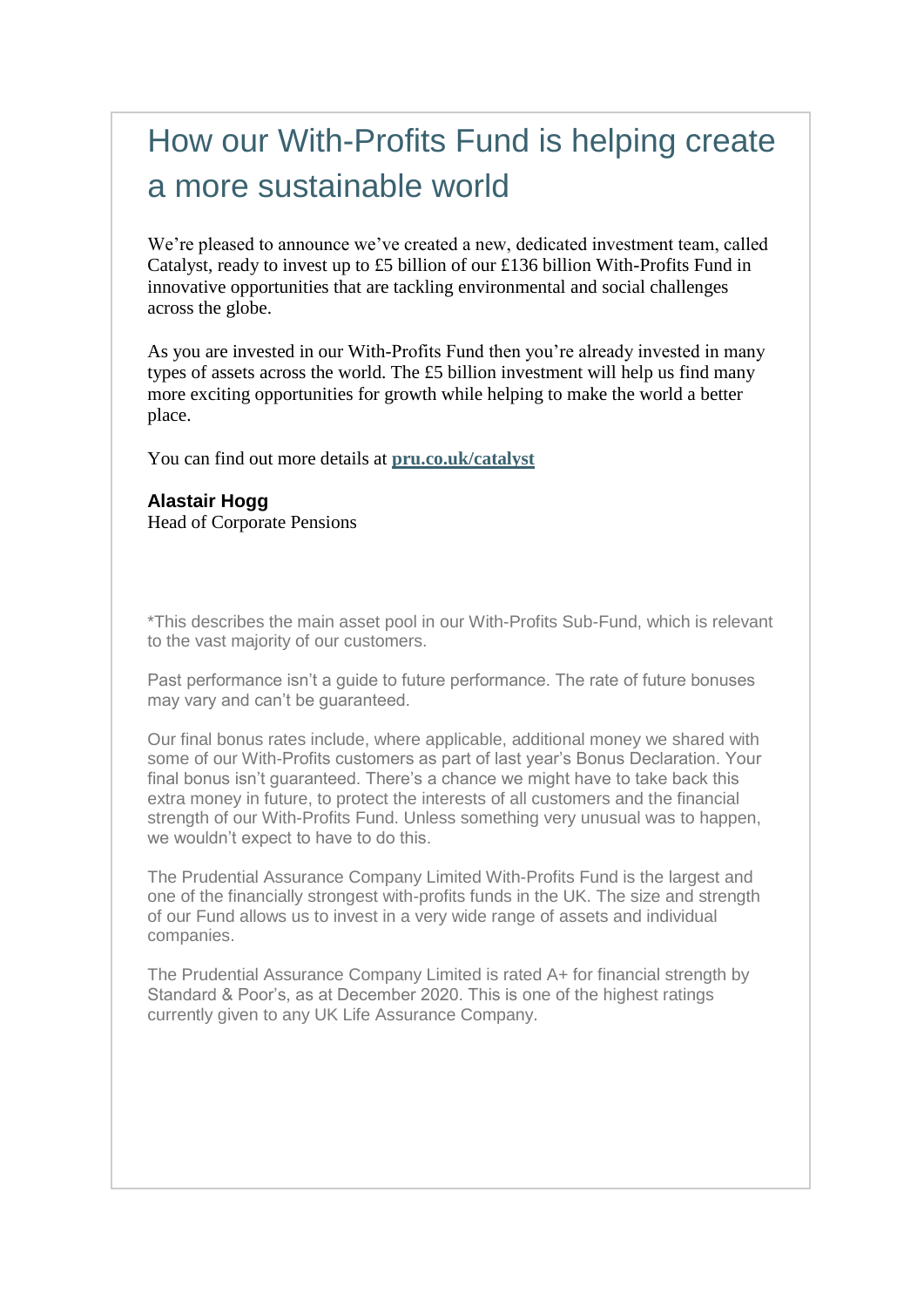This email is confidential and should not be used by anyone who is not the original intended recipient. Prudential cannot accept liability for statements made which are clearly the sender's own and not made on behalf of the Prudential. In addition, no statement should be construed as giving investment advice within or outside the United Kingdom.

"Prudential" is a trading name of Prudential Financial Planning Limited. Prudential Financial Planning Limited is registered in England and Wales. Registered office at 10 Fenchurch Avenue, London EC3M 5AG. Registered number 5739054. Authorised and regulated by the Financial Conduct Authority. © Prudential 2021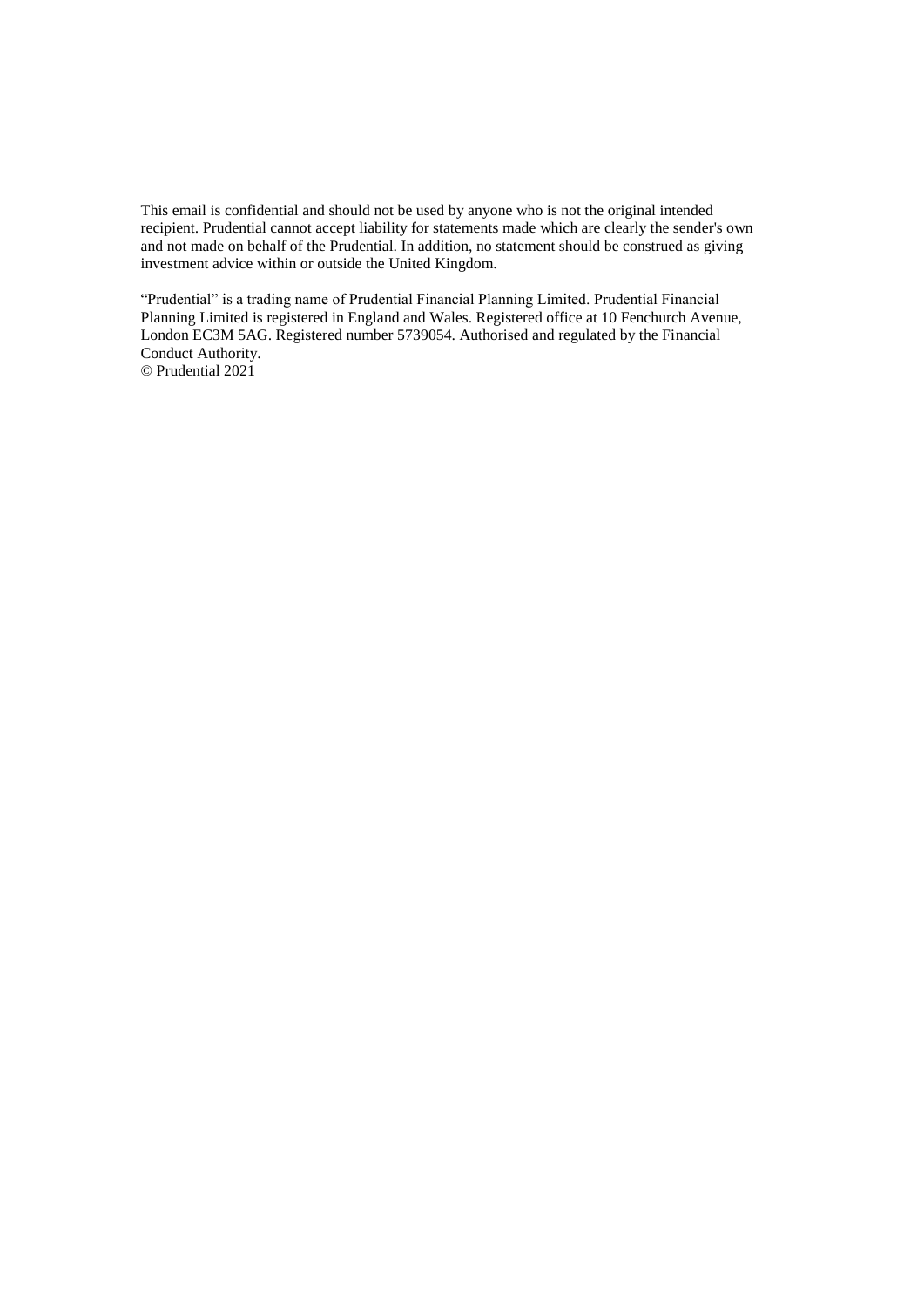

# Prudential With-Profits Fund factsheet

This document has been produced to provide factual information on Prudential's With-Profits Fund, and specifically, that part of the fund directly relevant to investments of this type, and should not be used as financial advice. If you are unsure what bonus series you are invested in or if there is information or terminology included that you would like to discuss, then please contact your adviser.

## Key facts

| <b>Fund Size</b>                                | £88.1 billion as at 31 March 2021          |
|-------------------------------------------------|--------------------------------------------|
| <b>Prudential Financial</b><br>Strength rating* | $A+$                                       |
| Portfolio Manager                               | M&G Treasury & Investment<br>Office (T&IO) |
| <b>Investment Style</b>                         | <b>Prudent Active</b>                      |
| Performance Objective                           | To offer competitive long term returns     |

• Standard & Poor·s as at December 2020

## Fund description

The fund offers the prospect of competitive long-term real returns whilst smoothing the peaks and troughs of day-to-day market movements. Investment returns are passed to policyholders through bonuses. The fund is invested in a diversified portfolio of UK and overseas shares, bonds, property and cash. A significant proportion of the fund is invested in shares and property which can be expected to produce attractive longterm returns, but the return on these assets can be volatile and so the fund is actively managed to optimise the returns while controlling risk.

## Fund breakdown



The asset mix is likely to vary in the future.

Source: Prudential as at 31 March 2021. Asset allocations are regularly reviewed and may vary, but will always be consistent with the fund objective.

All figures are as at 31 March 2021. unless otherwise stated.

## Prudential risk rating

## **Lower to Medium**

## What is the risk rating?

• These risk ratings have been developed by Prudential to help provide an indication of a fund's potential level of risk and reward based on the type of assets which may be held by the fund. Other companies may use different descriptions and as such these risk ratings should not be considered as generic across the fund management industry.

## **Commentary**

The most significant story was in fixed income markets as many mainstream government bonds were sold off, led by US Treasuries. Investors became fearful that the US Federal Reserve may have to act a lot earlier than anticipated to cool rising prices given the massive extra COVID-19 stimulus package.

The UK ended a volatile quarter just behind the US but ahead of the other major regional equity markets. The UK market was supported by the Brexit trade deal, a resumption in company dividend payments, the successful vaccination programme, extension of government support measures in the Budget and a roadmap for exiting the third lockdown, plus better-than-expected economic data. However, as well as inflation concerns, there were also concerns about more virulent virus strains emerging, which caused European countries to tighten their lockdown rules. President Biden's US\$1.9 trillion COVID relief package, along with rallying commodity prices, offered a favourable backdrop to stockmarkets globally. Total returns from traditional safe haven assets like UK gilts. US Treasuries and German bunds fell in the period.

UK commercial property delivered positive returns, driven primarily by rental income. Investor interest remained focused on well-located, modern properties with more secure income streams, as well as those riding the changes in occupier behaviour.

The M&G Treasury & Investment Office (T&IO) outlook is cautiously optimistic although much uncertainty remains in 2021.

## Underlying investment returns



Source: Prudential. The above are calendar year returns for the With-Profits Fund (before charges. tax and effects of smoothing). The value of your policy will be sent out in your annual statement or is available on request. The value will depend on when you actually invested allowing for tax, charges and smoothing. The value could change by more or less than the underlying investment return of the overall fund.

Past performance is not a reliable indicator of future performance.

- We regularly review our fund risk ratings, so they may change in the future. If, in our view, there is a material change in the fund's level of risk, for example due to a significant change to the assets held by the fund or in the way the fund is managed, we will provide information on the new risk rating. We recommend that you make sure you understand the risk rating of any fund before you invest You will find this information at pru.co.uk/factsheets.
- You should also consider discussing your decision and the appropriateness of a fund's risk rating with an adviser.